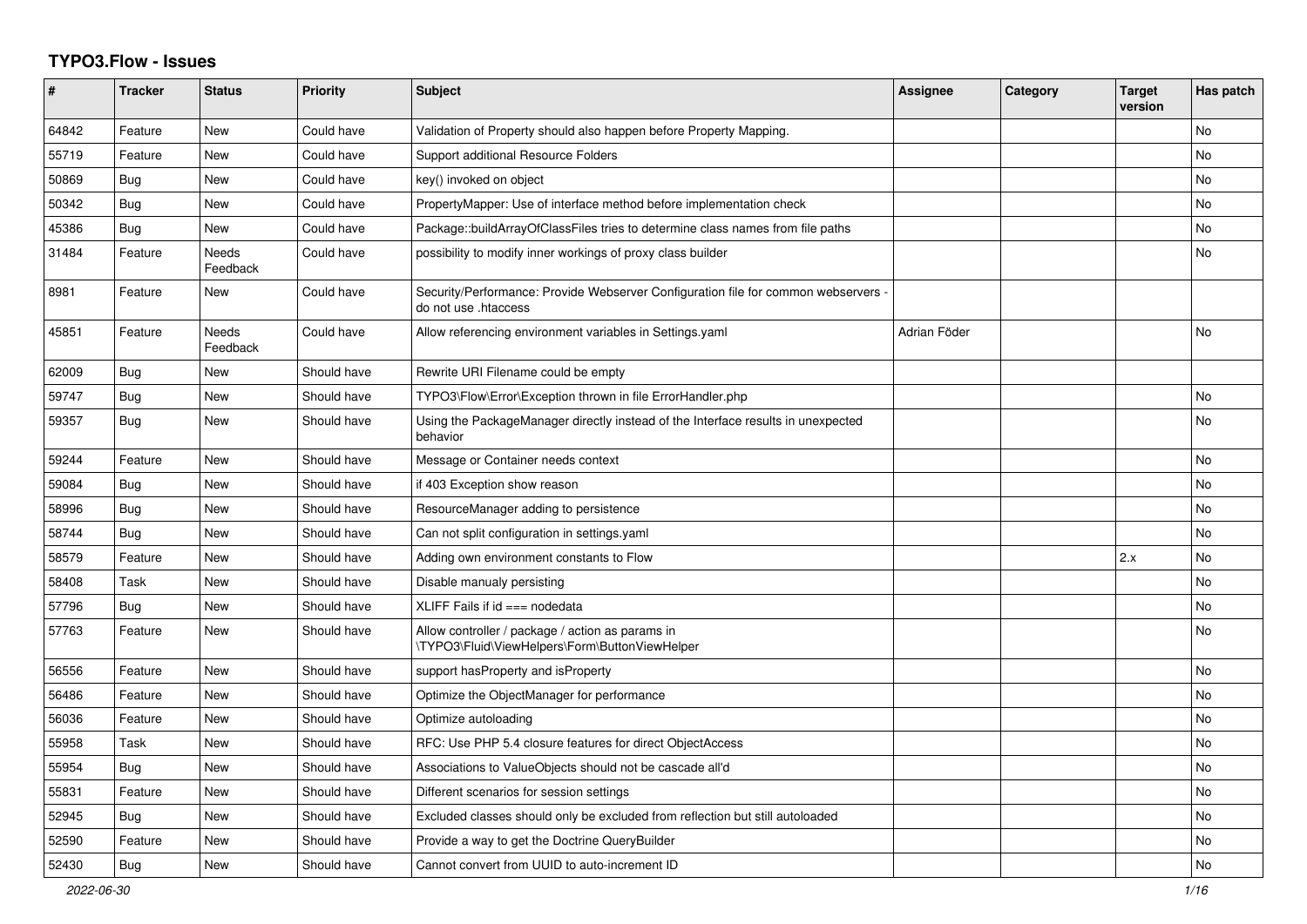| #     | <b>Tracker</b> | <b>Status</b>       | <b>Priority</b> | Subject                                                                                   | <b>Assignee</b> | Category | <b>Target</b><br>version | Has patch |
|-------|----------------|---------------------|-----------------|-------------------------------------------------------------------------------------------|-----------------|----------|--------------------------|-----------|
| 52280 | Task           | <b>Under Review</b> | Should have     | Throw Exception if there is an array in PSR-0 autoload                                    |                 |          |                          | Yes       |
| 51530 | Task           | New                 | Should have     | Improve speed of Files::readDirectoryRecursively using RecursiveDirectoryIterator?        |                 |          |                          | No        |
| 51286 | Task           | New                 | Should have     | Custom error views should introduce a controller context somehow                          |                 |          |                          | No        |
| 49372 | <b>Bug</b>     | New                 | Should have     | ObjectConverter ignores implemented interface when mapping subtype                        |                 |          |                          | No        |
| 49011 | <b>Bug</b>     | <b>Under Review</b> | Should have     | Support executing TYPO3. Flow inside a PHAR                                               |                 |          |                          | No        |
| 48657 | Feature        | <b>Under Review</b> | Should have     | support HTTP_RANGE                                                                        |                 |          |                          | <b>No</b> |
| 48430 | <b>Bug</b>     | New                 | Should have     | Default validator-messages are not correctly formatted                                    |                 |          |                          | No        |
| 48429 | Bug            | New                 | Should have     | Remove- and update-actions on repository are not persisted                                |                 |          |                          | No        |
| 48296 | Task           | Needs<br>Feedback   | Should have     | Missing method in ExceptionHandlerInterface                                               |                 |          |                          | No        |
| 47236 | <b>Bug</b>     | Needs<br>Feedback   | Should have     | Error at offset 6279 of 6338                                                              |                 |          |                          | No        |
| 46910 | Feature        | New                 | Should have     | Composer integration - PackageStates.php                                                  |                 |          |                          | No        |
| 46073 | <b>Bug</b>     | <b>Under Review</b> | Should have     | Scripts::executeCommand must be usable outsite of TYPO3.Flow                              |                 |          |                          | <b>No</b> |
| 45669 | <b>Bug</b>     | New                 | Should have     | PersistentObjectConverter does not convert ValueObjects by identity                       |                 |          |                          | No        |
| 45272 | <b>Bug</b>     | New                 | Should have     | Related Value Objects get deleted by default cascading                                    |                 |          |                          | No        |
| 44148 | Bug            | New                 | Should have     | Documentation for executeCommand() needs clarification                                    |                 |          | 2.0.1                    | No        |
| 44123 | Feature        | New                 | Should have     | Make the "Flow requires the PHP setting "date.timezone"" error more beautiful             |                 |          |                          | No        |
| 43947 | <b>Bug</b>     | New                 | Should have     | Redirect to login after Session timeout                                                   |                 |          |                          | No        |
| 43841 | Feature        | New                 | Should have     | Add package support to validation errors                                                  |                 |          |                          | No        |
| 43572 | Feature        | New                 | Should have     | Uri should support manipulation of query arguments                                        |                 |          |                          | No        |
| 43082 | Feature        | Needs<br>Feedback   | Should have     | Add CLI support for scaffolding models, views, controller                                 |                 |          |                          | No        |
| 41533 | <b>Bug</b>     | Needs<br>Feedback   | Should have     | Ignored object-validation in editAction when redirecting back from updateAction           |                 |          |                          | <b>No</b> |
| 38216 | <b>Bug</b>     | Needs<br>Feedback   | Should have     | Static method calls in reflected classes refer to _Original class                         |                 |          |                          | No        |
| 36634 | <b>Bug</b>     | New                 | Should have     | Reconstituted entities do not have their properties set when initializeObject() is called |                 |          |                          | No        |
| 36633 | Bug            | New                 | Should have     | Reconstituted entities should not have the FLOW3 Persistence clone property set           |                 |          |                          | No        |
| 36510 | Feature        | New                 | Should have     | Firewall Redirect?                                                                        |                 |          |                          | No        |
| 36509 | Feature        | New                 | Should have     | redirectToUri to an uri with acl forces a 403 because of missing csrf token.              |                 |          |                          | No        |
| 35970 | Task           | New                 | Should have     | Improve performance of Utility/Arrays::integerExplode by using array_map                  |                 |          |                          | No        |
| 34404 | Bug            | New                 | Should have     | JsonView transformObject does not respect _descendAll configuration                       |                 |          |                          | No        |
| 33710 | Feature        | New                 | Should have     | Configuration based on Domain                                                             |                 |          |                          | No        |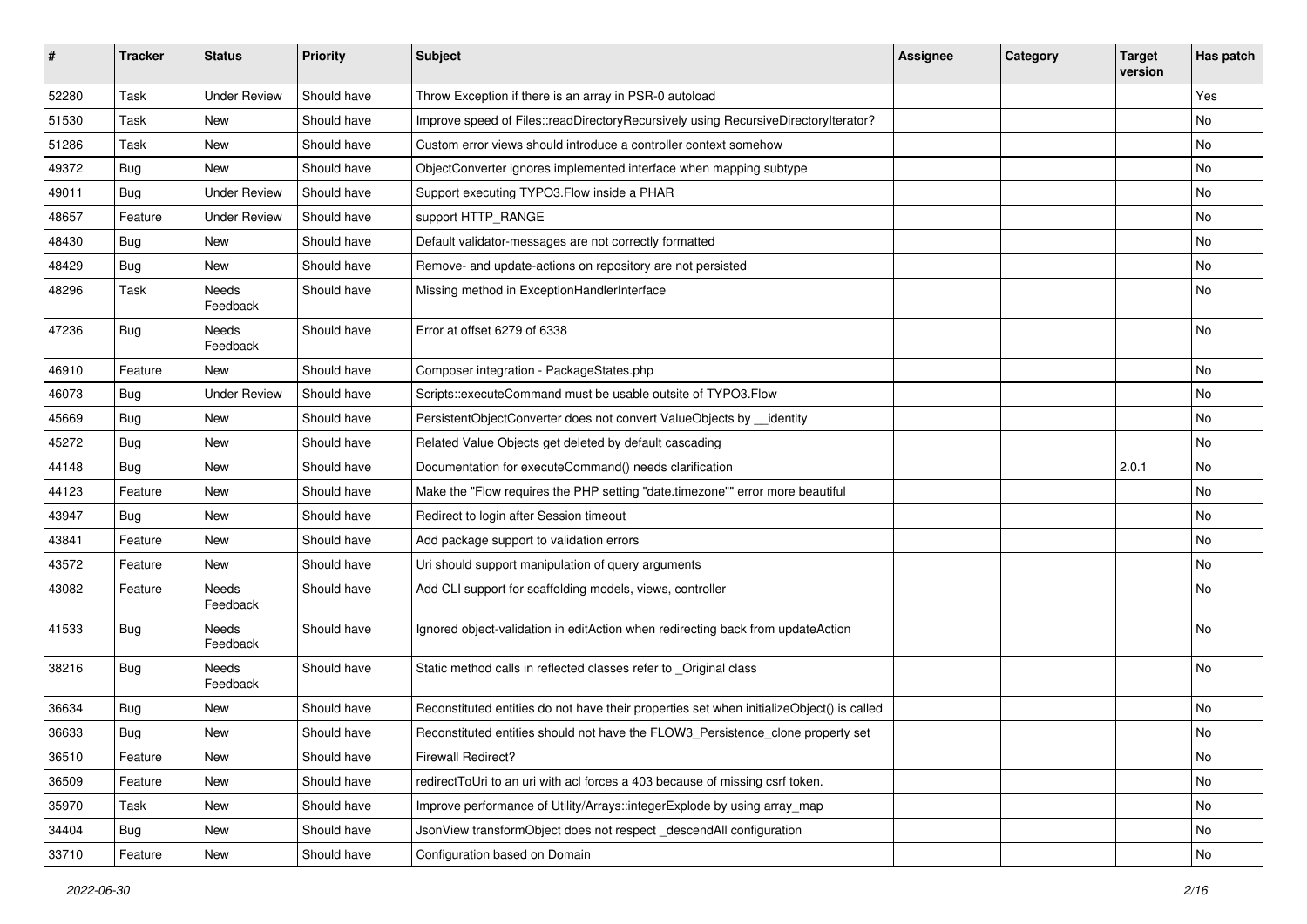| ∦     | <b>Tracker</b>   | <b>Status</b>            | <b>Priority</b> | <b>Subject</b>                                                                   | Assignee               | Category | <b>Target</b><br>version | Has patch |
|-------|------------------|--------------------------|-----------------|----------------------------------------------------------------------------------|------------------------|----------|--------------------------|-----------|
| 33293 | Bug              | New                      | Should have     | Injection to private variable results in injection of the the wrong class        |                        |          |                          | No        |
| 33258 | Major<br>Feature | Accepted                 | Should have     | Implement support for Assetic                                                    |                        |          |                          | No        |
| 32294 | Feature          | <b>New</b>               | Should have     | Lazy initialization of loggers                                                   |                        |          |                          | <b>No</b> |
| 30258 | Feature          | New                      | Should have     | Support optional package dependencies                                            |                        |          |                          |           |
| 29476 | Feature          | New                      | Should have     | Provider rendering time and query count for request                              |                        |          |                          |           |
| 29258 | Feature          | Needs<br>Feedback        | Should have     | Provide a way to override classes by environment                                 |                        |          |                          | No        |
| 3585  | Major<br>Feature | New                      | Should have     | Implement support for value objects                                              |                        |          |                          | No        |
| 51972 | Bug              | New                      | Should have     | Joins for every deep property constraint make cartesian selection                | Adrian Föder           |          |                          | Yes       |
| 40824 | Bug              | <b>Needs</b><br>Feedback | Should have     | Modified action controller methods not detected properly                         | Andreas Förthner       |          |                          | No        |
| 55306 | Bug              | <b>Under Review</b>      | Should have     | Filenames should not exceed 255 characters                                       | Christian Müller       |          |                          | No        |
| 26986 | Feature          | Accepted                 | Should have     | Debug toolbar                                                                    | Christian Müller       |          |                          | No        |
| 46371 | Feature          | New                      | Should have     | Support compilation of static information in proxy classes                       | Christopher<br>Hlubek  |          |                          | No        |
| 45100 | Feature          | <b>Under Review</b>      | Should have     | RequestDispatchingAspect should check if entry point can handle current request  | Christopher<br>Hlubek  |          |                          |           |
| 27322 | Feature          | On Hold                  | Should have     | Add support for Appserver-in-PHP, which could result in much faster executions.  | Christopher<br>Hlubek  |          |                          | No        |
| 51811 | <b>Bug</b>       | New                      | Should have     | Improve session handle when the authenticated account is removed from persitance | Dominique Feyer        |          |                          | Yes       |
| 58193 | Bug              | <b>Under Review</b>      | Should have     | Forward-port changelogs to master branch                                         | Karsten<br>Dambekalns  |          |                          | No        |
| 42550 | Task             | <b>Under Review</b>      | Should have     | Add top-level .htaccess to block everything but Web                              | Karsten<br>Dambekalns  |          |                          | No        |
| 41727 | Bug              | Accepted                 | Should have     | @Flow\Identity and @ORM\InheritanceType("JOINED") can't be used together         | Karsten<br>Dambekalns  |          |                          | No        |
| 28074 | Feature          | Needs<br>Feedback        | Should have     | Provide a shell script that installs Phoenix or FLOW3 from git                   | Markus Bucher          |          |                          | No        |
| 53189 | <b>Bug</b>       | New                      | Should have     | Blog tutorial no longer works                                                    | <b>Philipp Maier</b>   |          |                          | No        |
| 65684 | <b>Bug</b>       | New                      | Should have     | Could not acquire lock for ClassLoader cache creation                            | Sebastian Heuer        |          |                          | No        |
| 43930 | Task             | Needs<br>Feedback        | Should have     | Remove canRender() completely?!                                                  | Sebastian<br>Kurfuerst |          |                          | No        |
| 56856 | Bug              | <b>Under Review</b>      | Must have       | Fix StandardView Template                                                        |                        |          |                          | No        |
| 56744 | Feature          | New                      | Must have       | stay logged in                                                                   |                        |          |                          | No        |
| 56601 | Bug              | <b>Under Review</b>      | Must have       | PersistenceManager wrong handling of ORM\ld                                      |                        |          |                          | No        |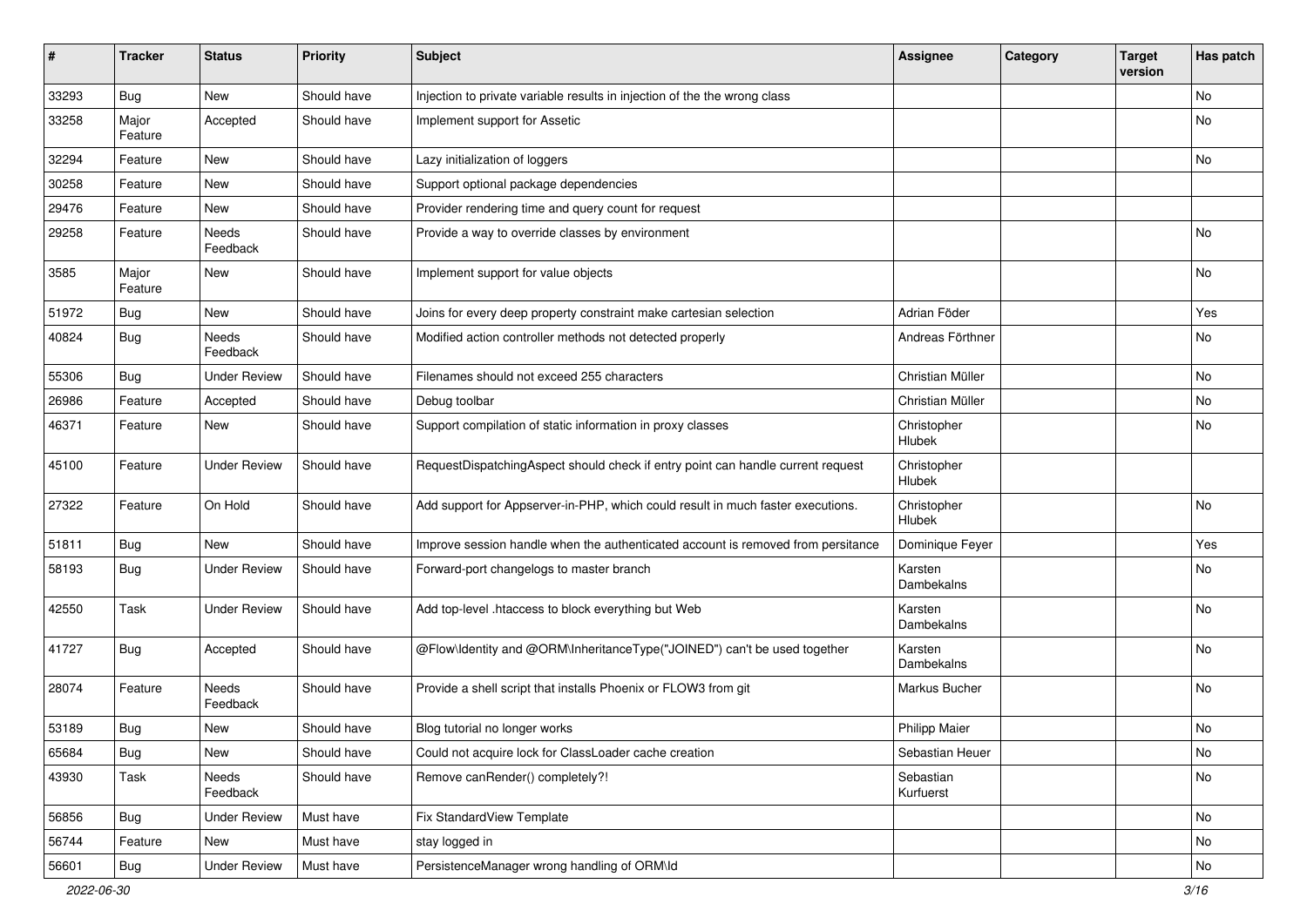| ∦     | <b>Tracker</b> | <b>Status</b>       | <b>Priority</b> | <b>Subject</b>                                                                                        | <b>Assignee</b>       | Category        | <b>Target</b><br>version | Has patch |
|-------|----------------|---------------------|-----------------|-------------------------------------------------------------------------------------------------------|-----------------------|-----------------|--------------------------|-----------|
| 54549 | Bug            | <b>New</b>          | Must have       | PackageManager::createPackage is incompatible to PackageManagerInterface                              |                       |                 |                          | <b>No</b> |
| 54451 | Bug            | New                 | Must have       | No functionality at Apache environments with suexec                                                   |                       |                 |                          | No        |
| 49423 | Bug            | New                 | Must have       | Role name and packageKey are not accessible                                                           |                       |                 |                          | No.       |
| 41148 | Bug            | <b>New</b>          | Must have       | Converting of ValueObjects                                                                            |                       |                 |                          | No.       |
| 35831 | Bug            | <b>New</b>          | Must have       | Deleting or unpublishing of a resource deletes all published symlinks<br>(Web/ Resources/Persistent)  |                       |                 |                          | <b>No</b> |
| 27379 | <b>Bug</b>     | Needs<br>Feedback   | Must have       | add check to clear the database at tearDown in testing                                                |                       |                 |                          | No        |
| 11039 | <b>Bug</b>     | Needs<br>Feedback   | Must have       | Static object container injects properties to result of factory object                                |                       |                 |                          | No        |
| 55870 | Feature        | <b>New</b>          | Must have       | Enhance f:form.textfield or add a f:form.datefield VH with enhanced validation and<br>propertymapping | Christian Müller      |                 |                          | <b>No</b> |
| 43621 | Bug            | <b>Under Review</b> | Must have       | Composer installer overwrites Settings.yaml.example                                                   | Karsten<br>Dambekalns |                 |                          | <b>No</b> |
| 32873 | Bug            | Accepted            | Must have       | Value changes for logged in account are not persisted due to session serialization                    | Karsten<br>Dambekalns |                 |                          | No        |
| 46689 | Bug            | <b>New</b>          | Must have       | The new ClassLoader swallows Fatal Errors                                                             | Marc Neuhaus          |                 |                          | <b>No</b> |
| 56639 | Feature        | <b>New</b>          | Must have       | Implement "getPrivateStorageUriByResource()" for recieving (image-) file URIs                         | Robert Lemke          |                 | 2.x                      |           |
| 31339 | Task           | On Hold             | Could have      | Search                                                                                                |                       | Documentation - |                          | <b>No</b> |
| 27561 | Task           | Accepted            | Could have      | Complete documentation                                                                                |                       | Documentation - |                          | <b>No</b> |
| 8923  | Task           | <b>Under Review</b> | Could have      | Provide a Nginx Server Configuration for FLOW3                                                        | Christian Müller      | Documentation - | 1.1.1                    | <b>No</b> |
| 57972 | Bug            | <b>New</b>          | Should have     | Missing @ManyToOne in example for resource                                                            |                       | Documentation - |                          | <b>No</b> |
| 45623 | Bug            | New                 | Should have     | SQL error when calling TYPO3.Blog Setup controller                                                    |                       | Documentation - |                          | No        |
| 42465 | Task           | New                 | Should have     | Document i18n settings                                                                                |                       | Documentation - | 2.0.1                    | No        |
| 39414 | Bug            | <b>New</b>          | Should have     | <b>Security Documentation</b>                                                                         |                       | Documentation - |                          | No        |
| 29202 | Task           | New                 | Should have     | Provide a Cherokee Server Configuration for FLOW3                                                     |                       | Documentation - |                          |           |
| 44542 | Task           | New                 | Should have     | Mention the risk of requestPatterns regarding foreign package's SecurityContext<br>usage              | Adrian Föder          | Documentation - |                          | No        |
| 40802 | Bug            | Accepted            | Should have     | Documentation mistake (authentication)                                                                | Karsten<br>Dambekalns | Documentation - | 1.1.1                    | <b>No</b> |
| 38004 | Bug            | Accepted            | Should have     | Missing CheatSheet folder for Getting Started manual                                                  | Karsten<br>Dambekalns | Documentation - | 1.1.1                    | <b>No</b> |
| 38038 | Task           | Accepted            | Should have     | Proofread FLOW3 manual                                                                                | Ryan J. Peterson      | Documentation - |                          | No        |
| 58975 | Bug            | <b>New</b>          | Must have       | Fix command for Linux in Qucikstart documentation                                                     |                       | Documentation - |                          | No        |
| 46120 | Bug            | New                 | Must have       | Important step missing in the installation chapter                                                    |                       | Documentation - |                          | No        |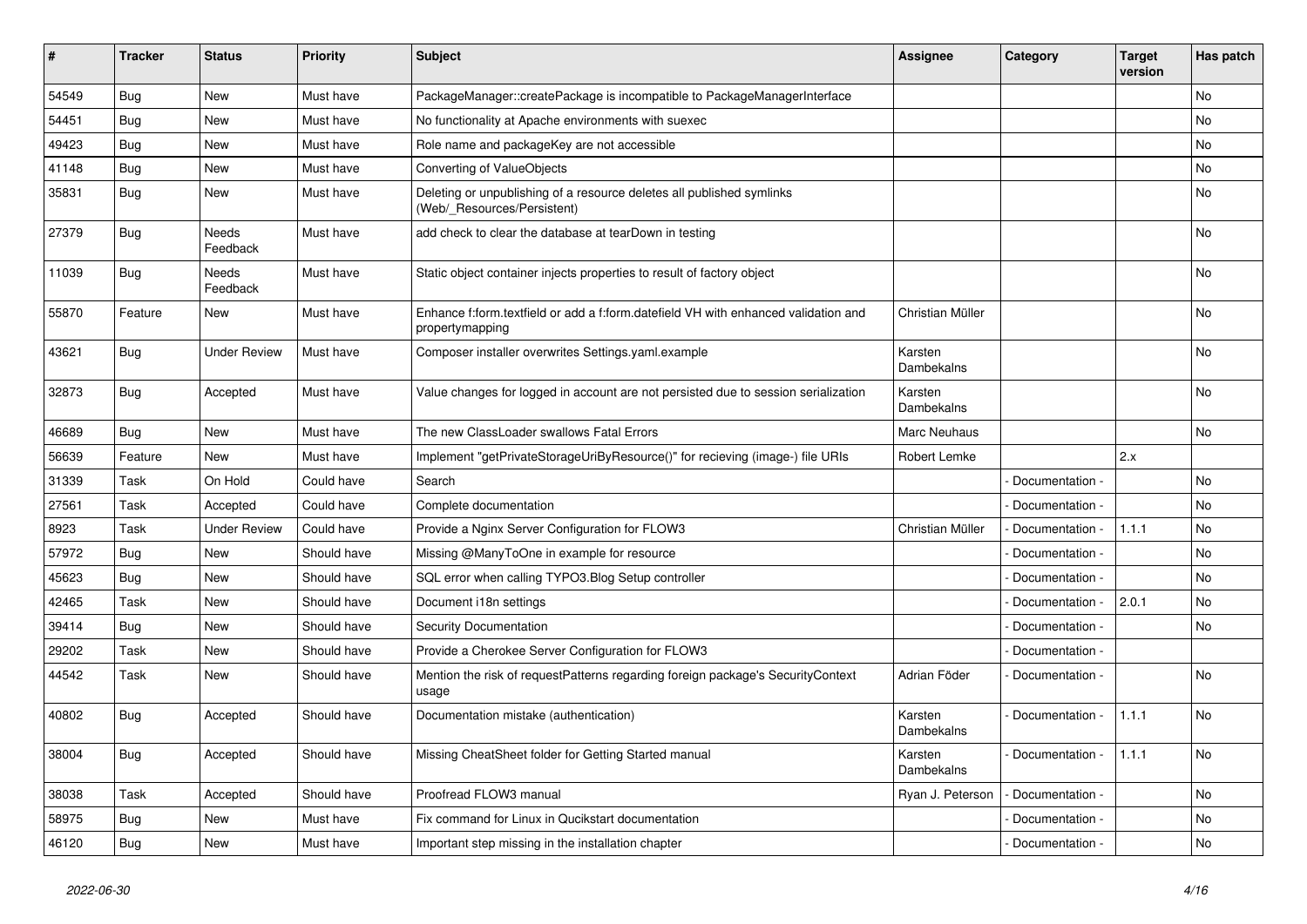| #     | <b>Tracker</b> | <b>Status</b> | <b>Priority</b> | <b>Subject</b>                                                                                                                         | <b>Assignee</b>       | Category                         | <b>Target</b><br>version | Has patch      |
|-------|----------------|---------------|-----------------|----------------------------------------------------------------------------------------------------------------------------------------|-----------------------|----------------------------------|--------------------------|----------------|
| 45249 | Bug            | <b>New</b>    | Must have       | Update composer project-create command listing                                                                                         |                       | Documentation -                  |                          | <b>No</b>      |
| 40854 | Task           | New           | Must have       | Update security documentation (authentication in 1.2)                                                                                  |                       | Documentation -                  | 2.0.1                    | <b>No</b>      |
| 59140 | Bug            | New           | -- undefined -- | TYPO3\Flow\Error\Exception thrown in file ErrorHandler.php                                                                             |                       | <b>Error Handler</b><br>Report - |                          | <b>No</b>      |
| 54381 | Bug            | <b>New</b>    | -- undefined -- | TYPO3\Flow\Core\Booting\Exception\SubProcessException thrown in file Scripts.php                                                       |                       | <b>Error Handler</b><br>Report - |                          | <b>No</b>      |
| 53851 | Bug            | <b>New</b>    | -- undefined -- | TYPO3\Flow\Core\Booting\Exception\SubProcessException thrown in file Scripts.php                                                       |                       | <b>Error Handler</b><br>Report - |                          | No             |
| 51704 | Bug            | <b>New</b>    | -- undefined -- | TYPO3\Flow\Error\Exception thrown in file ErrorHandler.php                                                                             |                       | - Error Handler<br>Report -      |                          | No             |
| 49801 | Bug            | <b>New</b>    | -- undefined -- | TYPO3\Flow\Security\Exception\AccessDeniedException thrown in file<br>TYPO3_Flow_Security_Authorization_AccessDecisionVoterManager.php |                       | <b>Error Handler</b><br>Report - |                          | <b>No</b>      |
| 52005 | Bug            | New           | Could have      | TYPO3\Flow\Error\Exception thrown in file ErrorHandler.php                                                                             |                       | <b>Error Handler</b><br>Report - |                          | No             |
| 59049 | <b>Bug</b>     | <b>New</b>    | Should have     | TYPO3\Flow\Error\Exception thrown in file ErrorHandler.php                                                                             |                       | - Error Handler<br>Report -      |                          | No             |
| 48873 | <b>Bug</b>     | <b>New</b>    | Should have     | Error when calling resourceManager->deleteResource on unpublished Resource                                                             |                       | <b>Error Handler</b><br>Report - |                          | <b>No</b>      |
| 59878 | <b>Bug</b>     | New           | Must have       | TYPO3\Flow\Core\Booting\Exception\SubProcessException thrown in file Scripts.php                                                       |                       | <b>Error Handler</b><br>Report - | 1.1.1                    | No             |
| 58894 | Bug            | <b>New</b>    | Must have       | MySQL max key length exceeded during Neos setup                                                                                        |                       | - Error Handler<br>Report -      | 2.x                      | N <sub>o</sub> |
| 39609 | Feature        | Accepted      | Should have     | <b>Migration Version</b>                                                                                                               | Karsten<br>Dambekalns | - Migrations -                   |                          | <b>No</b>      |
| 37831 | Task           | <b>New</b>    | Could have      | Evaluate using PHP 5.4's internal web server for Functional Testing                                                                    |                       | Testing -                        |                          | No             |
| 37473 | Bug            | <b>New</b>    | Must have       | Subsequent Exceptions related to Doctrine Entity Manager makes it snap shut                                                            |                       | - Testing -                      |                          | No             |
| 3755  | Task           | New           | Must have       | Concurrency stress testing and cache mechanism                                                                                         |                       | - Testing -                      |                          |                |
| 51489 | <b>Bug</b>     | New           | -- undefined -- | Doctrine\Common\Annotations\AnnotationException thrown in file<br>AnnotationException.php                                              |                       | Annotations                      |                          | No             |
| 47404 | Feature        | New           | Could have      | Add getters and setters methods for introduced properties                                                                              |                       | <b>AOP</b>                       |                          | No.            |
| 58153 | Bug            | <b>New</b>    | Should have     | Session - Scope, Property with interface annotation fails at wakeup                                                                    |                       | <b>AOP</b>                       | 2.1                      | No             |
| 55957 | Task           | <b>New</b>    | Should have     | RFC: Optimize AOP proxies                                                                                                              |                       | <b>AOP</b>                       |                          | <b>No</b>      |
| 27045 | Bug            | <b>New</b>    | Should have     | Introduced properties are not available in the reflection service during a compile run                                                 |                       | <b>AOP</b>                       |                          |                |
| 6712  | Feature        | Accepted      | Should have     | Implement mixin support                                                                                                                | Robert Lemke          | <b>AOP</b>                       |                          |                |
| 890   | Feature        | <b>New</b>    | Should have     | Add priority for advice chains                                                                                                         | Robert Lemke          | <b>AOP</b>                       |                          |                |
| 37571 | Bug            | New           | Must have       | Inherited proxies fail when implementing clone                                                                                         |                       | <b>AOP</b>                       |                          | No             |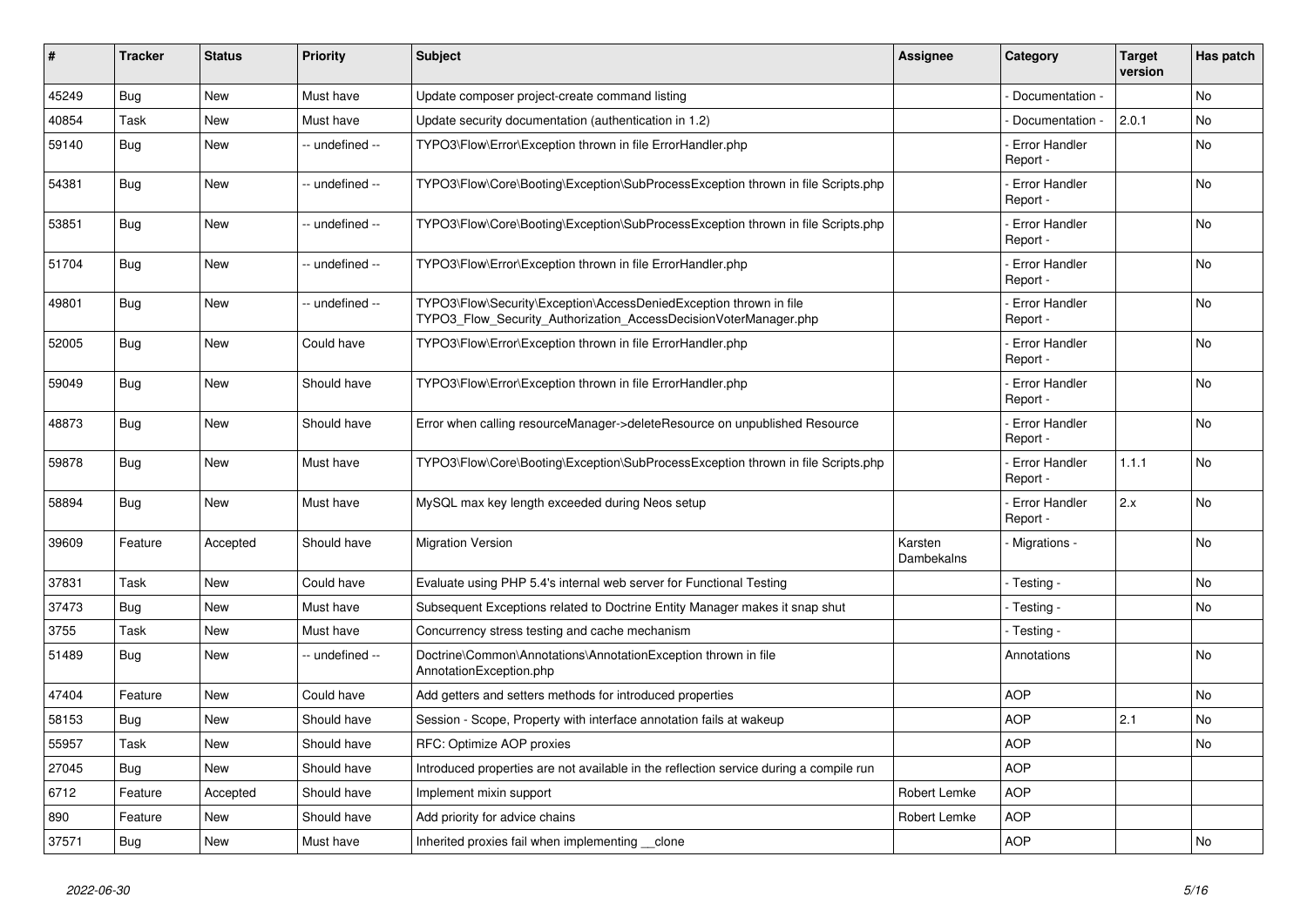| #     | <b>Tracker</b> | <b>Status</b>            | <b>Priority</b> | <b>Subject</b>                                                                                               | <b>Assignee</b>       | Category      | <b>Target</b><br>version | Has patch |
|-------|----------------|--------------------------|-----------------|--------------------------------------------------------------------------------------------------------------|-----------------------|---------------|--------------------------|-----------|
| 2974  | Bug            | New                      | Must have       | Aspect / Proxy Cache is not emptied automatically if an interface used for introduction<br>was modified      | Robert Lemke          | <b>AOP</b>    |                          |           |
| 54446 | <b>Bug</b>     | New                      | Should have     | Cache filebackend 'include_once'                                                                             |                       | Cache         |                          | No        |
| 46823 | Task           | Accepted                 | Should have     | Detect APC and APCu correctly                                                                                |                       | Cache         |                          | No        |
| 46816 | Feature        | <b>New</b>               | Should have     | Add xcache cache backend                                                                                     |                       | Cache         |                          | No        |
| 46318 | Feature        | New                      | Should have     | [caching framework] Extend cache interface to handle multiple entries                                        |                       | Cache         |                          | No.       |
| 46216 | Feature        | New                      | Should have     | Add wincache cache backend                                                                                   |                       | Cache         |                          | No        |
| 53262 | <b>Bug</b>     | <b>New</b>               | Should have     | FileBakend have some race condition                                                                          | Dominique Feyer       | Cache         |                          | Yes       |
| 40410 | <b>Bug</b>     | <b>Needs</b><br>Feedback | Should have     | Exception when using Apc, Memcached of Redis cache backend for reflection status<br>and object configuration | Karsten<br>Dambekalns | Cache         |                          | No        |
| 39699 | <b>Bug</b>     | Accepted                 | Should have     | SQL DDL for TYPO3\FLOW3\Cache\Backend\PdoBackend                                                             | Karsten<br>Dambekalns | Cache         |                          | No        |
| 1785  | Feature        | New                      | Must have       | Automatic garbage collection for expired cache entries                                                       |                       | Cache         |                          |           |
| 32707 | <b>Bug</b>     | Accepted                 | Must have       | <b>Bad Bad FileBackend</b>                                                                                   | Karsten<br>Dambekalns | Cache         | 2.0.1                    | No        |
| 37885 | Feature        | <b>New</b>               | Could have      | Add CLI to show the object-configuration for a FLOW3 object-name                                             | <b>Martin Ficzel</b>  | Cli           |                          | No        |
| 55199 | Feature        | <b>New</b>               | Should have     | Avoid Buffering of Shell output                                                                              |                       | Cli           |                          | No        |
| 35709 | Task           | New                      | Should have     | Implement global Command aliases                                                                             |                       | Cli           |                          | No        |
| 50382 | Task           | New                      | Should have     | Impossible to use arguments in CLI that are added by overriding<br>initializeCommandMethodArguments()        |                       | Command       |                          | No        |
| 33465 | <b>Bug</b>     | New                      | Should have     | Some vital commands to recover the system fail when recovery is needed                                       |                       | Command       |                          | No        |
| 33069 | Task           | New                      | Should have     | Make command output sparse, implement generic verbose switch                                                 |                       | Command       |                          | No        |
| 45041 | <b>Bug</b>     | New                      | Must have       | Set file permissions doesnt work                                                                             |                       | Command       | 2.0.1                    | No        |
| 60095 | Feature        | <b>Under Review</b>      | Should have     | LockManager's LockHoldingStackPage should be configurable                                                    |                       | Configuration |                          | No.       |
| 8464  | Feature        | New                      | Should have     | Write settings using the ConfigurationManager                                                                |                       | Configuration |                          | No        |
| 48596 | <b>Bug</b>     | <b>Under Review</b>      | Should have     | Ignored Tags configuration should be easier to configure from packages                                       | Alexander Berl        | Configuration |                          | No        |
| 37373 | Feature        | <b>Under Review</b>      | Should have     | Make annotation overrides / "injection" via Objects.yaml possible                                            | Marc Neuhaus          | Configuration |                          | No        |
| 54181 | <b>Bug</b>     | <b>New</b>               | Could have      | Use date_default_timezone_get() instead of ini_get('date.timezone')                                          |                       | Core          |                          | Yes       |
| 38222 | Feature        | New                      | Could have      | Step execution signals with concrete name                                                                    |                       | Core          |                          | No        |
| 33049 | Feature        | New                      | Could have      | Allow configuration of context without environment variable (needed for IIS)                                 |                       | Core          |                          | No        |
| 52909 | Bug            | New                      | Should have     | Class Loader fallback to non-proxy hides fatal errors                                                        |                       | Core          |                          | No        |
| 51312 | Bug            | New                      | Should have     | Default php error handler generates warning (when loading<br>TYPO3\Flow\Error\Exception class)               |                       | Core          | $ 2.0\rangle$            | No        |
| 47487 | <b>Bug</b>     | New                      | Should have     | Functional test classes in package without classes are not compiled                                          |                       | Core          | 2.0.1                    | No        |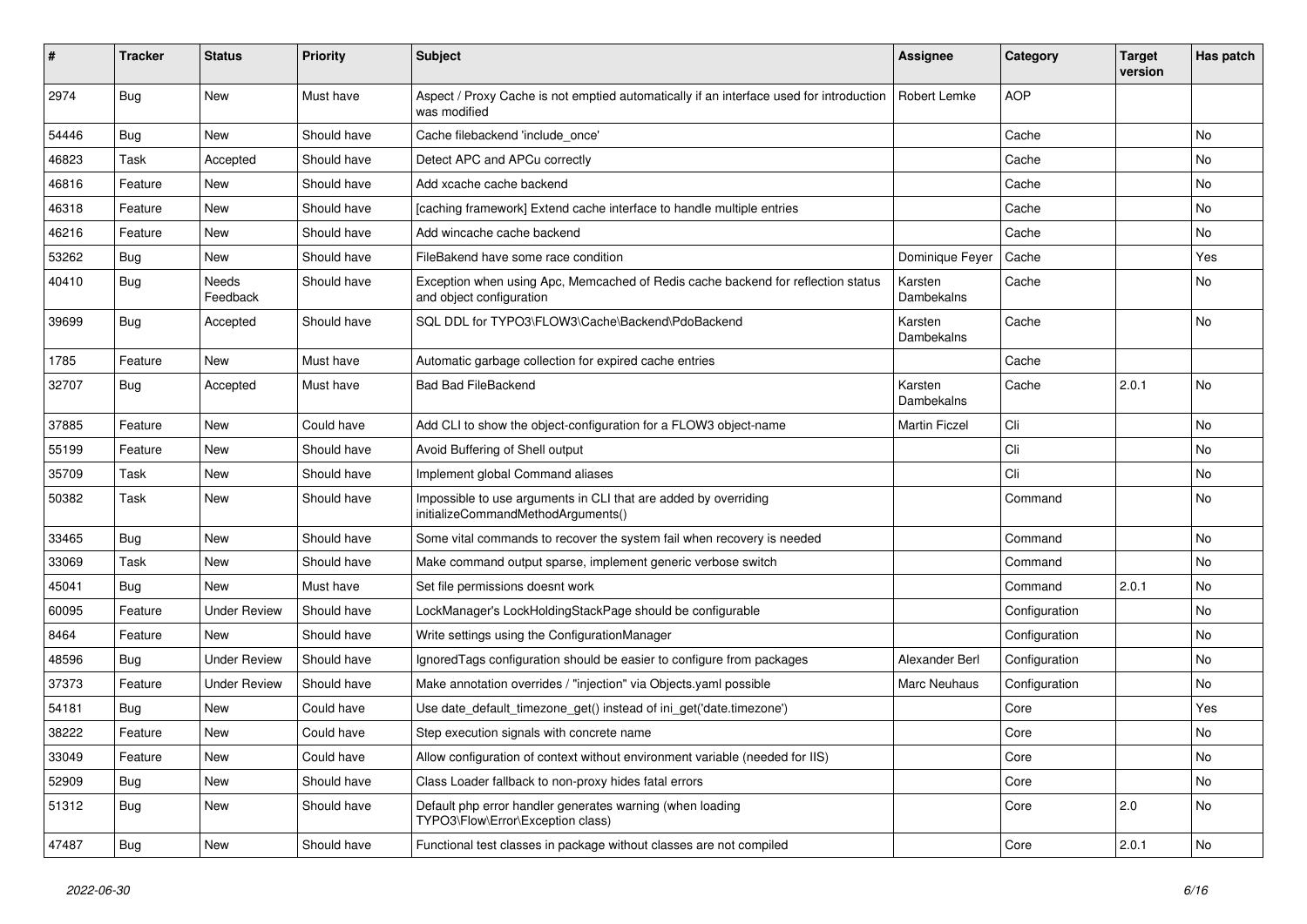| #     | <b>Tracker</b>   | <b>Status</b>       | <b>Priority</b> | Subject                                                                                                | <b>Assignee</b>       | Category    | <b>Target</b><br>version | Has patch |
|-------|------------------|---------------------|-----------------|--------------------------------------------------------------------------------------------------------|-----------------------|-------------|--------------------------|-----------|
| 43541 | Bug              | New                 | Should have     | Incomplete classes path detection for PSR-0                                                            |                       | Core        | 2.0.1                    | No        |
| 39096 | <b>Bug</b>       | New                 | Should have     | Unnecessary compile invoked in non production context?                                                 |                       | Core        | 2.0.1                    | No        |
| 39088 | Feature          | New                 | Should have     | Add a sgnalslot before compilation                                                                     |                       | Core        |                          | No        |
| 30418 | Feature          | New                 | Should have     | Package bootstrapping following dependencies                                                           |                       | Core        |                          |           |
| 46425 | Task             | <b>Under Review</b> | Should have     | DI proxy classes use raw reflection instead of RelfectionService                                       | Christian Müller      | Core        | 2.0.1                    | No        |
| 50080 | <b>Bug</b>       | Needs<br>Feedback   | Should have     | Broken concept for CLI/Web separation                                                                  | Karsten<br>Dambekalns | Core        |                          | No        |
| 32574 | Bug              | Accepted            | Should have     | FLOW3 enters fork bombs when using cgi-fcgi vs cli                                                     | Karsten<br>Dambekalns | Core        |                          | No        |
| 58622 | Feature          | New                 | Must have       | Clearer Exception: Array to string conversion                                                          |                       | Core        |                          | No        |
| 56544 | <b>Bug</b>       | New                 | Must have       | FLOW Exception on tar package inclusion via composer                                                   |                       | Core        |                          | No        |
| 51120 | <b>Bug</b>       | New                 | Must have       | \TYPO3\Flow\Core\Booting::buildSubprocessCommand - wrong command if passed<br>more than one parameters |                       | Core        |                          | No        |
| 42520 | <b>Bug</b>       | <b>New</b>          | Must have       | Cache must be flushed globally for package state changes                                               |                       | Core        |                          | No        |
| 51809 | Bug              | <b>Under Review</b> | Must have       | Commit "[BUGFIX] Published resources don't support symlinks" produces an fatal<br>error on Windows     | Adrian Föder          | Core        | 2.0.1                    | No        |
| 40555 | Feature          | Accepted            | Must have       | Missing command arguments parameter in Core\Booting\Scripts::executeCommand()                          | Karsten<br>Dambekalns | Core        |                          | Yes       |
| 35868 | Bug              | On Hold             | Must have       | Unstable condition in Utility\Environment                                                              | Karsten<br>Dambekalns | Environment |                          | No        |
| 36955 | Feature          | New                 | Should have     | Add type filter to var_dump()                                                                          |                       | Error       |                          | <b>No</b> |
| 47339 | Feature          | Needs<br>Feedback   | Could have      | Allow RequestHandlers to get the current Request injected                                              | Alexander Berl        | Http        |                          | No        |
| 58184 | Major<br>Feature | New                 | Should have     | HTTP request argument building for different use cases                                                 |                       | Http        |                          | No        |
| 56916 | Feature          | <b>New</b>          | Should have     | Support PATCH request method as of RFC5789                                                             |                       | Http        |                          | No        |
| 51763 | <b>Bug</b>       | New                 | Should have     | HttpRequest always returns content of the current request                                              |                       | Http        |                          | No        |
| 44712 | Task             | Accepted            | Should have     | Decouple Argument-Building in the HTTP-Request-Constructor                                             |                       | Http        |                          | No        |
| 47073 | <b>Bug</b>       | New                 | Must have       | Cookie causes Error after Update                                                                       |                       | Http        |                          | No        |
| 37212 | Feature          | Accepted            | Must have       | Edge Side Includes (ESI)                                                                               | Robert Lemke          | Http        |                          | No        |
| 35388 | Feature          | New                 | Could have      | Use the current package as default for translations within controllers                                 |                       | 118n        |                          | No        |
| 49025 | Task             | <b>Under Review</b> | Could have      | Dynamic locale detection / determination                                                               | Adrian Föder          | 118n        | 2.1                      | No        |
| 62292 | Major<br>Feature | New                 | Should have     | Support for entity translation                                                                         |                       | 118n        | 2.x                      | No        |
| 46066 | <b>Bug</b>       | New                 | Should have     | Currency formatter uses wrong format for ISO 4217 currency codes                                       |                       | 118n        |                          | No        |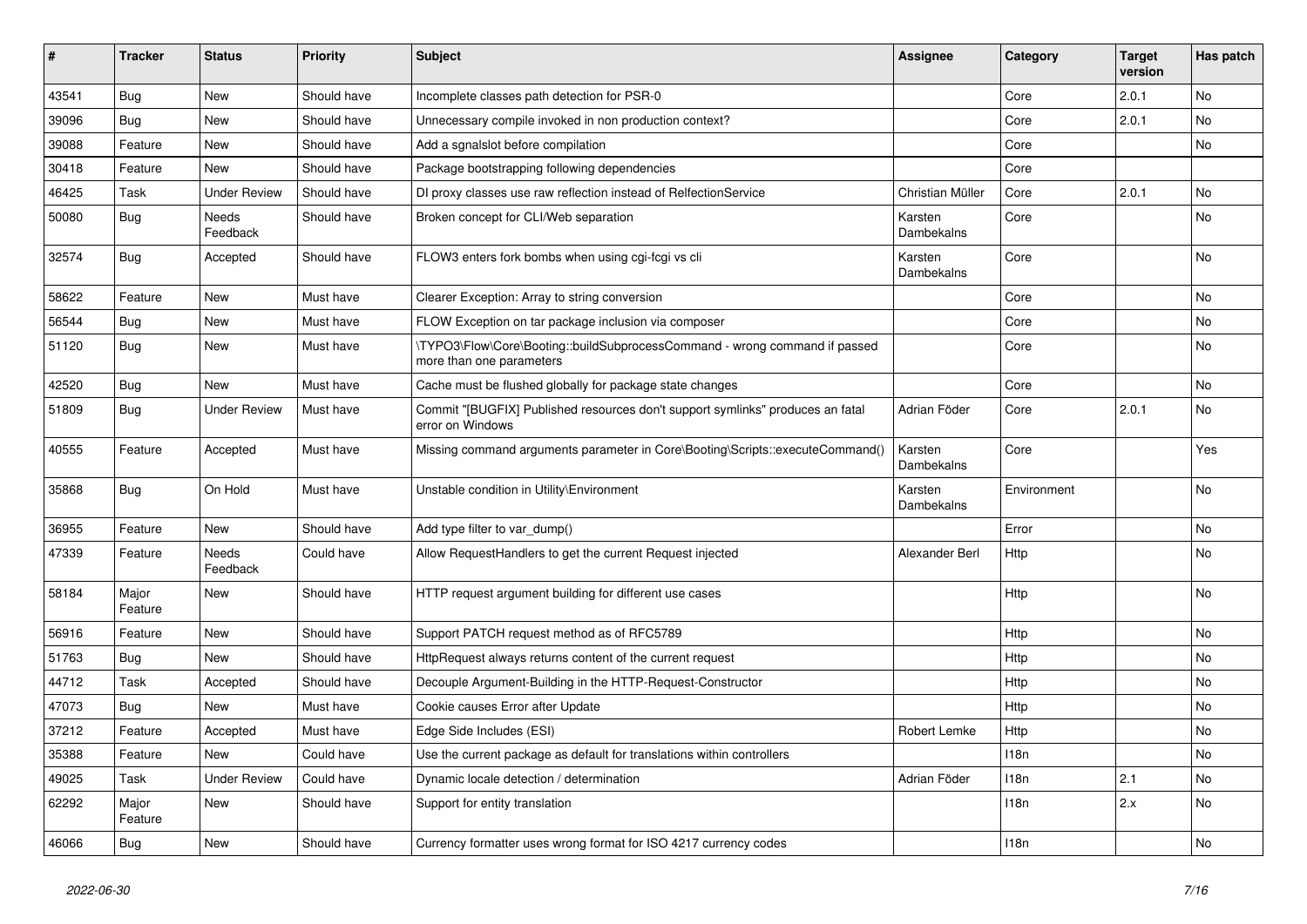| #     | <b>Tracker</b> | <b>Status</b>            | <b>Priority</b> | <b>Subject</b>                                                                                                       | Assignee              | Category   | <b>Target</b><br>version | Has patch |
|-------|----------------|--------------------------|-----------------|----------------------------------------------------------------------------------------------------------------------|-----------------------|------------|--------------------------|-----------|
| 44361 | Bug            | <b>New</b>               | Should have     | TYPO3\Flow\I18n\Formatter\DatetimeFormatter - caching DATETIME type                                                  |                       | 118n       | 2.0.1                    | No        |
| 33018 | Feature        | New                      | Should have     | Translator should support override of labels from other packages                                                     |                       | 118n       |                          | No        |
| 9313  | Feature        | New                      | Should have     | Support for currencies                                                                                               |                       | 118n       |                          | No        |
| 49806 | Task           | Accepted                 | Should have     | Date formatting should care about the time zone                                                                      | Adrian Föder          | 118n       |                          | No        |
| 36840 | Task           | Accepted                 | Should have     | Improve exception for wrong locales                                                                                  | Karsten<br>Dambekalns | 118n       |                          | No        |
| 35030 | Feature        | <b>Under Review</b>      | Should have     | Dynamic locale detection                                                                                             | Karsten<br>Dambekalns | 118n       |                          | No        |
| 32607 | Feature        | <b>Needs</b><br>Feedback | Should have     | Export localized strings for JS consumption                                                                          | Karsten<br>Dambekalns | 118n       |                          | No        |
| 26943 | Feature        | Needs<br>Feedback        | Should have     | Add i18n support to domain models                                                                                    | Karsten<br>Dambekalns | 118n       |                          | <b>No</b> |
| 33024 | <b>Bug</b>     | Accepted                 | Must have       | Exception when validating a float in a Model with the Number validator                                               | Karsten<br>Dambekalns | 118n       |                          | No        |
| 49039 | Feature        | <b>New</b>               | Could have      | RFC: Use PSR-3 logger interface in Flow                                                                              |                       | Log        |                          | No        |
| 46050 | Feature        | New                      | Could have      | To decouple log file writing at Logger->logException                                                                 |                       | Log        |                          | No        |
| 54744 | <b>Bug</b>     | New                      | Should have     | System.log contains many NOTICE Flow The argument "workspace" declared in<br>pointcut does not exist in method TYPO3 |                       | Log        |                          | No        |
| 9861  | Feature        | Needs<br>Feedback        | Should have     | Leave logging up and running as long as possible                                                                     |                       | Log        |                          | No        |
| 3312  | Feature        | Needs<br>Feedback        | Should have     | Allow for easy logging by annotations                                                                                | Robert Lemke          | Log        |                          |           |
| 48862 | Feature        | New                      | Should have     | Possibility to exclude package from file monitoring                                                                  |                       | Monitor    |                          | No        |
| 54037 | Feature        | <b>Under Review</b>      | Should have     | JsonView accepts encoding options                                                                                    |                       | <b>MVC</b> |                          | No        |
| 51459 | Feature        | <b>New</b>               | Should have     | Allow catching of particular exceptions on property mapping                                                          |                       | <b>MVC</b> |                          | No        |
| 44186 | <b>Bug</b>     | New                      | Should have     | Request does not accept custom Content-Type                                                                          |                       | <b>MVC</b> | 2.0.1                    | No        |
| 44185 | <b>Bug</b>     | New                      | Should have     | XML body always need a root node                                                                                     |                       | <b>MVC</b> | 2.0.1                    | No        |
| 44184 | <b>Bug</b>     | New                      | Should have     | Request arguments are not merged correctly for single object actions                                                 |                       | <b>MVC</b> | 2.0.1                    | No        |
| 39674 | <b>Bug</b>     | New                      | Should have     | \TYPO3\FLOW3\var_dump behaves weird in controller actions doing return                                               |                       | <b>MVC</b> |                          | No        |
| 30428 | Feature        | New                      | Should have     | Cloning of request arguments                                                                                         |                       | <b>MVC</b> |                          |           |
| 30423 | Feature        | New                      | Should have     | Rendering template of other action without forward                                                                   |                       | <b>MVC</b> |                          | No        |
| 28231 | Feature        | New                      | Should have     | Allow output to STDERR for CLI Response                                                                              |                       | <b>MVC</b> |                          |           |
| 26745 | Feature        | New                      | Should have     | MVC should know about entities lying in the session                                                                  |                       | <b>MVC</b> |                          | No        |
| 25907 | Task           | New                      | Should have     | Referrer should only contain the URI of the previous request                                                         |                       | MVC        |                          |           |
| 3728  | Feature        | New                      | Should have     | Support arrays of objects as controller arguments                                                                    |                       | <b>MVC</b> |                          |           |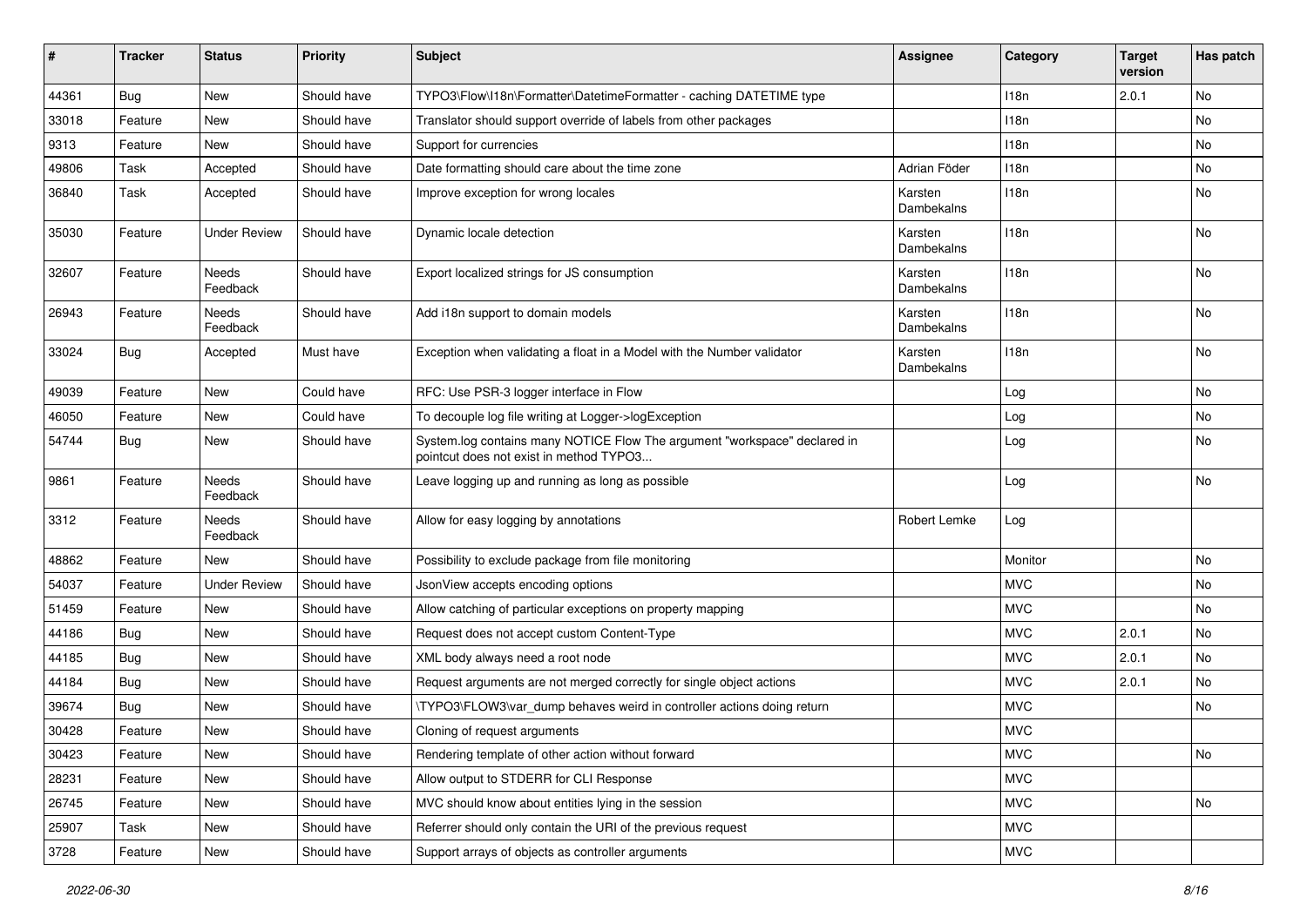| #     | <b>Tracker</b> | <b>Status</b>       | <b>Priority</b> | <b>Subject</b>                                                                                            | <b>Assignee</b>             | Category      | <b>Target</b><br>version | Has patch |
|-------|----------------|---------------------|-----------------|-----------------------------------------------------------------------------------------------------------|-----------------------------|---------------|--------------------------|-----------|
| 3153  | Feature        | <b>New</b>          | Should have     | Support of action based filter rules defined by annotation.                                               |                             | <b>MVC</b>    |                          |           |
| 2817  | Feature        | Needs<br>Feedback   | Should have     | Provide safeguard for preventing multiple submits of a form                                               |                             | <b>MVC</b>    |                          | No        |
| 48532 | Bug            | <b>Under Review</b> | Should have     | JsonView Configuration behaves differently for arrays and objects                                         | Alexander Berl              | <b>MVC</b>    |                          | No        |
| 30890 | Feature        | Accepted            | Should have     | Developer Toolbar                                                                                         | Christian Müller            | <b>MVC</b>    |                          | No        |
| 34674 | Feature        | Accepted            | Should have     | NotFoundView is not injected in ActionController                                                          | Robert Lemke                | <b>MVC</b>    |                          | No        |
| 3306  | Feature        | Accepted            | Should have     | Flush routes cache automatically on class file modifications                                              | Robert Lemke                | <b>MVC</b>    |                          |           |
| 30424 | Bug            | <b>New</b>          | Must have       | Forward object arguments with changes                                                                     |                             | <b>MVC</b>    |                          |           |
| 3580  | Feature        | New                 | Must have       | Create an administration panel for the FLOW3 Development context                                          |                             | <b>MVC</b>    |                          |           |
| 3305  | Feature        | Accepted            | Must have       | Unmodified objects retrieved from a repository should not be validated in the<br>controller               | Robert Lemke                | <b>MVC</b>    |                          | <b>No</b> |
| 45917 | Bug            | <b>New</b>          | Should have     | RoutePartHandler transliteration must be improved                                                         |                             | MVC - Routing |                          | No.       |
| 44891 | Feature        | New                 | Should have     | Routes should be able to enforce http/https protocol                                                      |                             | MVC - Routing |                          | No        |
| 37405 | Feature        | <b>Under Review</b> | Should have     | When changing a property wich is used in routing the Link-VH should direkt to the<br>new properties value |                             | MVC - Routing |                          | No.       |
| 58773 | Bug            | Accepted            | Should have     | Improve NoMatchingRouteException                                                                          | Bastian<br>Waidelich        | MVC - Routing |                          | No        |
| 53350 | <b>Bug</b>     | Accepted            | Should have     | Trying to create a Link in an Template in CLI Context should provide a helpful<br>exception               | Bastian<br>Waidelich        | MVC - Routing |                          | No        |
| 50395 | Bug            | Accepted            | Should have     | Route cache caches routes for non dispatchable requests                                                   | Bastian<br>Waidelich        | MVC - Routing |                          | No        |
| 45405 | Bug            | Accepted            | Should have     | Uncaught Exception in DynamicRoutePart                                                                    | Bastian<br>Waidelich        | MVC - Routing |                          | No.       |
| 29972 | Feature        | <b>Under Review</b> | Should have     | Configurable Redirects                                                                                    | <b>Tim Kandel</b>           | MVC - Routing |                          | No        |
| 58494 | <b>Bug</b>     | Needs<br>Feedback   | Must have       | Inifinite redirects if index.php presents in URI                                                          | <b>Bastian</b><br>Waidelich | MVC - Routing |                          | No        |
| 53224 | <b>Bug</b>     | <b>New</b>          | Should have     | Constructor in subclass breaks call chain leading to missing identifier / uuid                            |                             | Object        |                          | No        |
| 40283 | Bug            | New                 | Should have     | New constructor in grandparent class not called                                                           |                             | Object        |                          | No        |
| 35783 | Feature        | <b>New</b>          | Should have     | Lifecycle method after property mapping                                                                   |                             | Object        |                          | No        |
| 35083 | <b>Bug</b>     | New                 | Should have     | involving SecurityContext in Widget's __wakeup situation leads to an exception                            |                             | Object        |                          | No        |
| 31262 | Feature        | <b>New</b>          | Should have     | Named arguments in Objects.yaml for constructor arguments                                                 |                             | Object        |                          | No        |
| 31261 | Feature        | <b>New</b>          | Should have     | Virtual objects - generate proxy classes for interfaces                                                   |                             | Object        |                          | No        |
| 27088 | Bug            | On Hold             | Should have     | initializeObject() is called too early when reconstructing entities                                       |                             | Object        |                          | No        |
| 25988 | Bug            | New                 | Should have     | Useless proxies are built for some classes                                                                |                             | Object        |                          |           |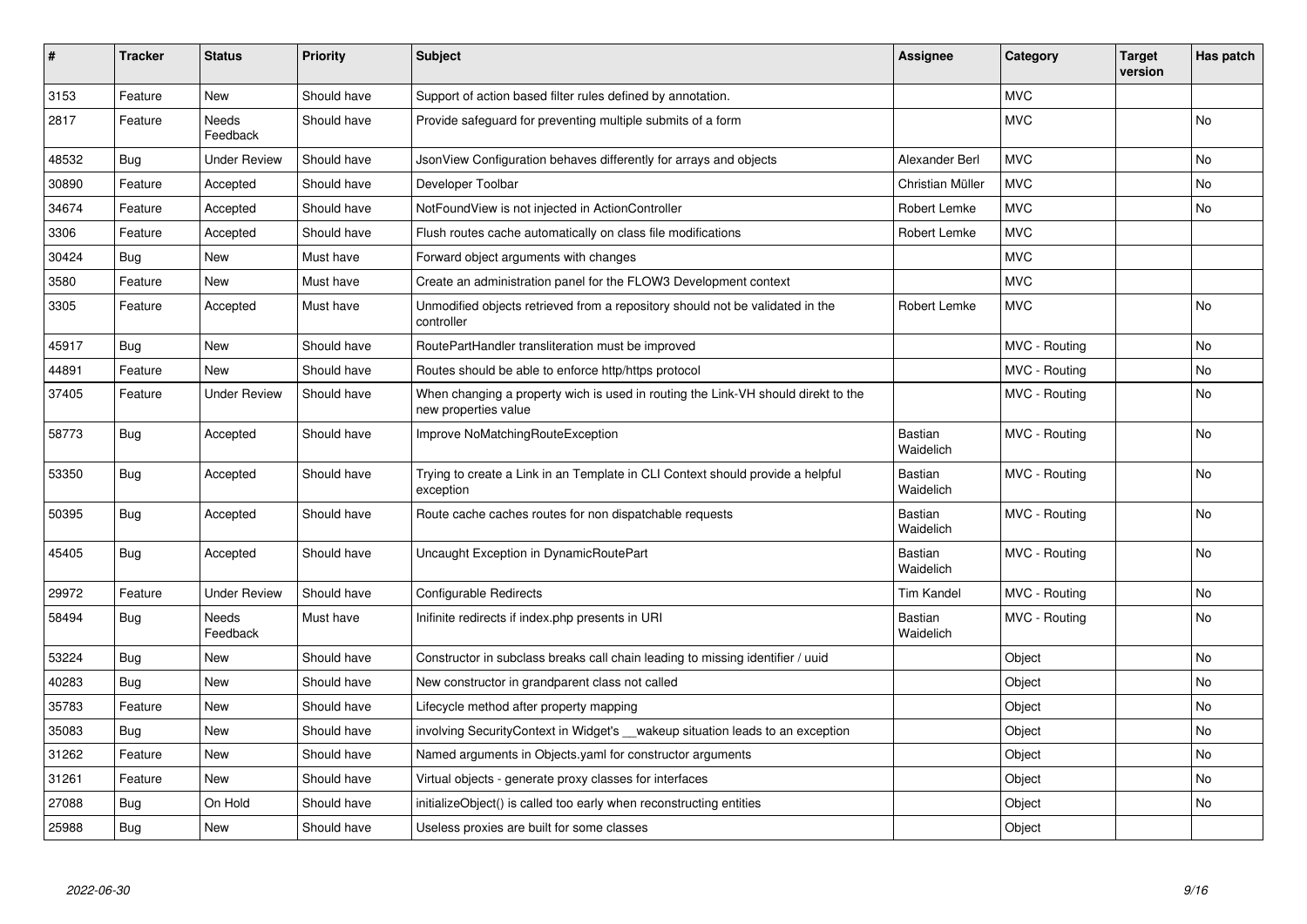| ∦     | <b>Tracker</b>   | <b>Status</b>       | <b>Priority</b> | Subject                                                                                                     | <b>Assignee</b>         | Category    | <b>Target</b><br>version | Has patch |
|-------|------------------|---------------------|-----------------|-------------------------------------------------------------------------------------------------------------|-------------------------|-------------|--------------------------|-----------|
| 46974 | Bug              | Accepted            | Should have     | Original and Proxy class in one file makes it difficult to reach 100% code coverage for<br>functional tests | Christian Müller        | Object      |                          | No        |
| 3588  | Feature          | Accepted            | Should have     | Support value objects in the Object Factory                                                                 | Robert Lemke            | Object      |                          |           |
| 47331 | Bug              | Accepted            | Must have       | ObjectManager shutdown with Dependency Injection Proxy causes fatal errors                                  |                         | Object      | 2.0.1                    | No        |
| 46716 | Bug              | New                 | Must have       | Empty class names in Dependencylnjection proxy code when using Caches /<br>Factory-created dependencies     |                         | Object      | 2.0.1                    | <b>No</b> |
| 42101 | Bug              | <b>New</b>          | Must have       | Proxyclasses are not rebuild in Development context unless cache is empty                                   |                         | Object      | 2.0.1                    | <b>No</b> |
| 31210 | <b>Bug</b>       | New                 | Must have       | constructor of proxy class not compatible with interfaces defening a constructor                            |                         | Object      |                          | No        |
| 50262 | Feature          | New                 | Could have      | Add Keywords to composer Json                                                                               |                         | Package     |                          | No        |
| 57437 | <b>Bug</b>       | New                 | Should have     | Composer package replacement is not supported                                                               |                         | Package     |                          | No        |
| 54458 | <b>Bug</b>       | New                 | Should have     | Missing Version Number in packages                                                                          |                         | Package     |                          | No        |
| 53620 | Bug              | New                 | Should have     | Move Classes/TYPO3/Flow/Composer to own Package                                                             |                         | Package     |                          | No        |
| 41414 | Task             | Needs<br>Feedback   | Should have     | Check packageKey naming / file structure below Packages/Vendor                                              |                         | Package     |                          | No        |
| 5774  | Feature          | New                 | Should have     | Package Manager should clear all cache entries tagged with %PACKAGE%                                        |                         | Package     |                          |           |
| 41900 | Feature          | Accepted            | Should have     | Check for duplicate PSR-0 autoload namespaces                                                               | Christian Jul<br>Jensen | Package     |                          | <b>No</b> |
| 41832 | Task             | New                 | Should have     | Improve error handling for incompatible packages                                                            | Christian Jul<br>Jensen | Package     |                          | No        |
| 47858 | <b>Bug</b>       | Needs<br>Feedback   | Should have     | Remove .htaccess from Composer Installer Essentials                                                         | Christopher<br>Hlubek   | Package     | 2.0.1                    | No        |
| 1856  | Feature          | New                 | Should have     | The Package Manager checks dependencies between packages on each activation<br>deactivation                 | Christopher<br>Hlubek   | Package     |                          |           |
| 55953 | Task             | New                 | Could have      | Repair and streamline ValueObject support                                                                   |                         | Persistence |                          | No        |
| 45640 | Bug              | New                 | Could have      | Every relation is set to cascade=all if the related entity is no aggregate root                             |                         | Persistence |                          | <b>No</b> |
| 55793 | Feature          | <b>Under Review</b> | Could have      | Add Support for groupBy                                                                                     | Kerstin<br>Huppenbauer  | Persistence |                          | No        |
| 59442 | Bug              | <b>Under Review</b> | Should have     | Composite primary keys including foreign entity don't work                                                  |                         | Persistence |                          | No        |
| 59366 | <b>Bug</b>       | <b>Under Review</b> | Should have     | fix* lifecycle callbacks should not be registered for unproxied entities                                    |                         | Persistence |                          | No        |
| 59322 | <b>Bug</b>       | New                 | Should have     | Mssing field exception should show missing migrations as well                                               |                         | Persistence |                          | No        |
| 56602 | Major<br>Feature | New                 | Should have     | Handling Of Multi Identity Entities                                                                         |                         | Persistence |                          | No        |
| 56573 | <b>Bug</b>       | New                 | Should have     | Converting by Flow\Identity                                                                                 |                         | Persistence |                          | No        |
| 52014 | <b>Bug</b>       | New                 | Should have     | Migration makes fields NOT NULL even though not true                                                        |                         | Persistence |                          | No        |
| 51188 | <b>Bug</b>       | New                 | Should have     | Doctrine does not respect AOP-injected properties                                                           |                         | Persistence |                          | No        |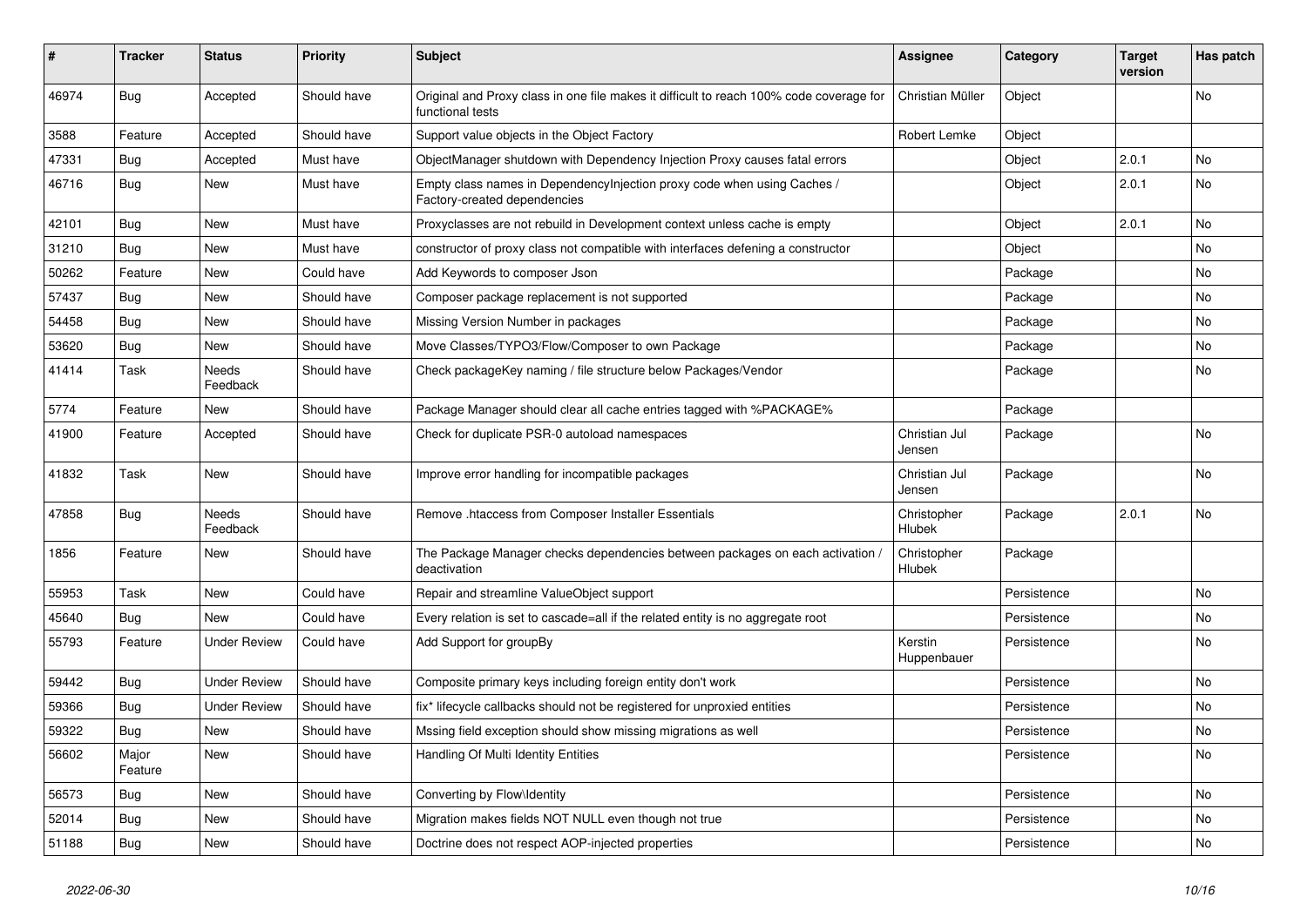| ∦     | <b>Tracker</b> | <b>Status</b>       | <b>Priority</b> | <b>Subject</b>                                                                                | <b>Assignee</b>       | Category    | <b>Target</b><br>version | Has patch |
|-------|----------------|---------------------|-----------------|-----------------------------------------------------------------------------------------------|-----------------------|-------------|--------------------------|-----------|
| 49050 | Feature        | New                 | Should have     | Allow Subqueries in QueryInterface                                                            |                       | Persistence |                          | No        |
| 47951 | Feature        | New                 | Should have     | Warn if persistence stack is not empty at the end of a get-request                            |                       | Persistence |                          | No        |
| 46010 | <b>Bug</b>     | New                 | Should have     | Generating a DiscriminatorMap with base class in different namespace does not work            |                       | Persistence |                          | No        |
| 46009 | Task           | New                 | Should have     | Improve error message for missing class in Flow annotation driver                             |                       | Persistence |                          | No        |
| 44244 | <b>Bug</b>     | New                 | Should have     | defaultOrderings aren't applied on related objects                                            |                       | Persistence |                          | No        |
| 43993 | Task           | New                 | Should have     | Warn when no migrations are found at all during doctrine: migrate                             |                       | Persistence |                          | No        |
| 43967 | <b>Bug</b>     | <b>New</b>          | Should have     | Error in evaluating orphanRemoval in Flow Annotation driver                                   |                       | Persistence |                          | No        |
| 41807 | Task           | <b>Under Review</b> | Should have     | Initialize the eventmanager in the EntityManagerInterface                                     |                       | Persistence |                          | No        |
| 41420 | Feature        | <b>New</b>          | Should have     | Support entity versioning                                                                     |                       | Persistence |                          | No        |
| 36804 | <b>Bug</b>     | New                 | Should have     | Orphaned entities within aggregates are not removed                                           |                       | Persistence |                          | No        |
| 36495 | <b>Bug</b>     | New                 | Should have     | HTTP Response is sent before persistence preventing Exceptions to be displayed on<br>redirect |                       | Persistence |                          | No        |
| 29425 | <b>Bug</b>     | New                 | Should have     | Deletion of a blog post with resources fails with FK constraint error                         |                       | Persistence |                          |           |
| 28136 | Feature        | New                 | Should have     | HTTP Semantics for Transactions and more                                                      |                       | Persistence |                          | No        |
| 9537  | Feature        | <b>New</b>          | Should have     | Query criterions should be able to compare whole objects                                      |                       | Persistence |                          |           |
| 59672 | Feature        | <b>Under Review</b> | Should have     | Add support for Doctrine 2.5 embeddables                                                      | Alexander Berl        | Persistence |                          | No        |
| 44396 | Task           | Accepted            | Should have     | Move Doctrine ORM integration onto own namespace                                              | Karsten<br>Dambekalns | Persistence |                          | No        |
| 44375 | Task           | Accepted            | Should have     | Make all persistence reads go through repositories                                            | Karsten<br>Dambekalns | Persistence |                          | <b>No</b> |
| 43192 | <b>Bug</b>     | Accepted            | Should have     | findByIdentifier() for non-persisted objects not working for custom identifier properties     | Karsten<br>Dambekalns | Persistence |                          | <b>No</b> |
| 43190 | <b>Bug</b>     | Accepted            | Should have     | Misleading exception message for incompatible database structure                              | Karsten<br>Dambekalns | Persistence | 2.0.1                    | No        |
| 37372 | Feature        | Accepted            | Should have     | Inheritance in ORM should be configured automatically                                         | Karsten<br>Dambekalns | Persistence |                          | No        |
| 37354 | <b>Bug</b>     | Accepted            | Should have     | Do not apply generateValueHash() and generateUuid() if custom identifier is used              | Karsten<br>Dambekalns | Persistence |                          | No        |
| 36715 | Feature        | Accepted            | Should have     | Make simultaneous use of multiple persistence backends possible                               | Karsten<br>Dambekalns | Persistence |                          | No        |
| 30933 | Feature        | Needs<br>Feedback   | Should have     | Check for unique constraints on add()                                                         | Karsten<br>Dambekalns | Persistence |                          | No        |
| 28016 | Bug            | Needs<br>Feedback   | Should have     | Cascade remove of cleared ArrayCollection                                                     | Karsten<br>Dambekalns | Persistence |                          | No        |
| 13559 | Bug            | Accepted            | Should have     | ObjectSerializer failes with persistent objects within arrays                                 | Karsten<br>Dambekalns | Persistence |                          | No        |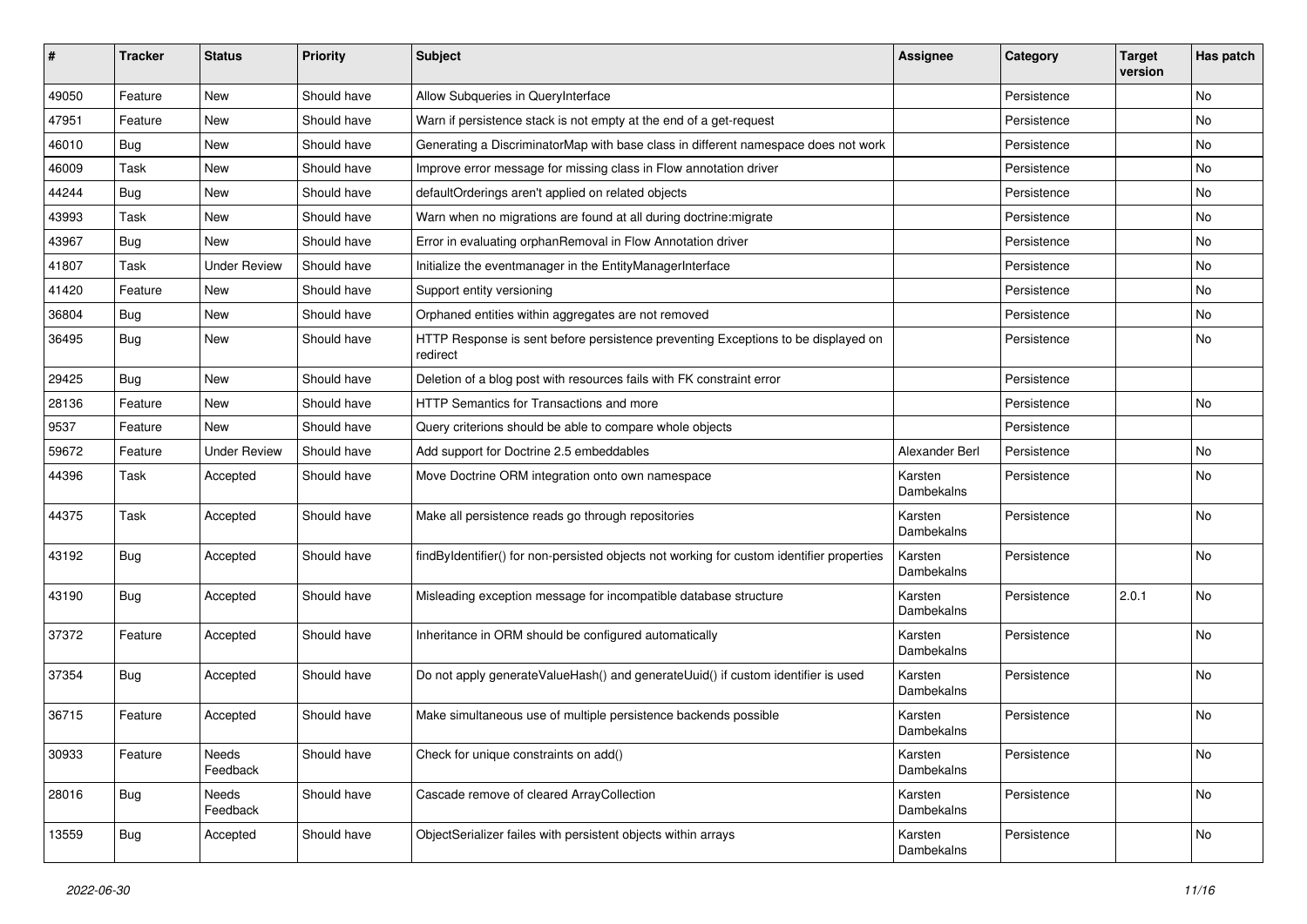| #     | <b>Tracker</b> | <b>Status</b>       | <b>Priority</b> | <b>Subject</b>                                                                                                                                          | <b>Assignee</b>        | Category    | <b>Target</b><br>version | Has patch |
|-------|----------------|---------------------|-----------------|---------------------------------------------------------------------------------------------------------------------------------------------------------|------------------------|-------------|--------------------------|-----------|
| 54046 | Bug            | <b>New</b>          | Must have       | Removal of ValueObjects from a ManyToMany relationship is not possible                                                                                  |                        | Persistence | 2.1                      | <b>No</b> |
| 37352 | <b>Bug</b>     | <b>Under Review</b> | Must have       | generateValueHash() should use getIdentifierByObject()                                                                                                  | Karsten<br>Dambekalns  | Persistence |                          | No        |
| 34879 | <b>Bug</b>     | Accepted            | Must have       | Proxied object is not update()able                                                                                                                      | Karsten<br>Dambekalns  | Persistence |                          | <b>No</b> |
| 34133 | Feature        | <b>New</b>          | Could have      | RFC: Handle Semicolons in Path part of URIs as Scoped Path Parameters                                                                                   |                        | Property    |                          | No        |
| 59023 | <b>Bug</b>     | New                 | Should have     | BooleanConverter should not convert empty values to boolean                                                                                             |                        | Property    |                          | No        |
| 56107 | <b>Bug</b>     | New                 | Should have     | Property mapping configuration only supports one wildcard at a time                                                                                     |                        | Property    |                          | No        |
| 47273 | Feature        | New                 | Should have     | Support mapping properties with differing types for setter and property                                                                                 |                        | Property    |                          | No        |
| 37279 | Feature        | New                 | Should have     | <b>Request PropertyMapping</b>                                                                                                                          |                        | Property    |                          | No        |
| 32106 | Feature        | Accepted            | Should have     | Support for Object source in PropertyMapper                                                                                                             |                        | Property    |                          | Yes       |
| 49566 | <b>Bug</b>     | New                 | Should have     | NULL source values are not handled correctly                                                                                                            | Adrian Föder           | Property    |                          | No        |
| 34134 | <b>Bug</b>     | Needs<br>Feedback   | Should have     | PropertyMapper throws unnecessary exception                                                                                                             | Christian Müller       | Property    |                          | Yes       |
| 37292 | <b>Bug</b>     | <b>Under Review</b> | Should have     | PropertyMappingConfiguration::mapUnknownProperties is not passed down to<br>Subconfiguration                                                            | Sebastian<br>Kurfuerst | Property    |                          | Yes       |
| 61043 | Task           | New                 | Should have     | Rename ClassSchema to ModelSchema                                                                                                                       |                        | Reflection  |                          | No        |
| 53533 | <b>Bug</b>     | <b>New</b>          | Should have     | Class reflection assumes reverse PSR-0, can lead to fail in autoloader                                                                                  |                        | Reflection  |                          | <b>No</b> |
| 51847 | <b>Bug</b>     | <b>New</b>          | Should have     | Overiding controller actions with other required parameter sets results in fatal error.                                                                 |                        | Reflection  | 2.x                      | No        |
| 47325 | <b>Bug</b>     | <b>Under Review</b> | Should have     | ReflectionData and classSchema caches need not be freezable                                                                                             |                        | Reflection  | 2.0.1                    | No        |
| 31002 | <b>Bug</b>     | New                 | Should have     | Generated __sleep method handles static properties as members.                                                                                          |                        | Reflection  |                          |           |
| 26767 | Feature        | New                 | Should have     | Reflection method to get a method return type and documentation                                                                                         |                        | Reflection  |                          |           |
| 26765 | Feature        | Accepted            | Should have     | Support class schema features for every reflected class                                                                                                 | Karsten<br>Dambekalns  | Reflection  |                          | <b>No</b> |
| 39791 | <b>Bug</b>     | <b>New</b>          | Must have       | Reflection data of old aspect is not removed                                                                                                            |                        | Reflection  | 1.1.1                    | <b>No</b> |
| 10678 | <b>Bug</b>     | New                 | Must have       | ReflectionService doesn't reflect methods of child classes correctly when they get<br>reflected before their parent class in the initialization process |                        | Reflection  |                          |           |
| 57815 | Bug            | <b>New</b>          | Should have     | Invalid resources are saved in the persistent resources folder                                                                                          |                        | Resource    |                          | No        |
| 51676 | Feature        | <b>Under Review</b> | Should have     | Support of symlinks for Resources                                                                                                                       |                        | Resource    |                          | No        |
| 47950 | <b>Bug</b>     | New                 | Should have     | import of remote resources                                                                                                                              |                        | Resource    | 2.0.1                    | No        |
| 47075 | Feature        | New                 | Should have     | Make Exception more meaningful                                                                                                                          |                        | Resource    |                          | No        |
| 45103 | Feature        | New                 | Should have     | Make static resource URI generation available outside of Fluid                                                                                          |                        | Resource    |                          | No        |
| 42888 | Bug            | Needs<br>Feedback   | Should have     | ResourceManager chokes on non existing files                                                                                                            |                        | Resource    |                          | No        |
| 33587 | Feature        | New                 | Should have     | Automatically remove unused Resources                                                                                                                   |                        | Resource    |                          | No        |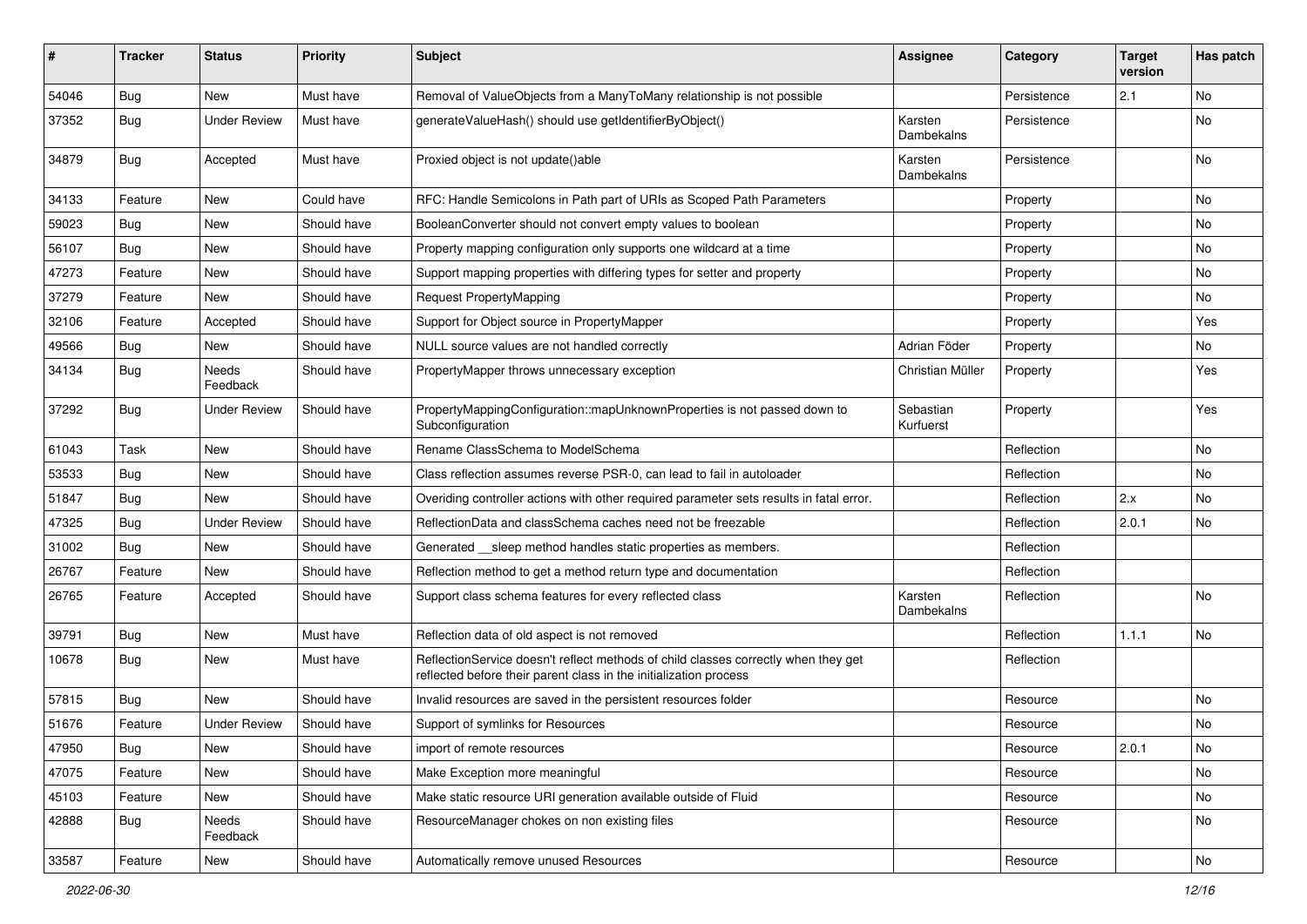| $\sharp$ | Tracker    | <b>Status</b>     | <b>Priority</b> | <b>Subject</b>                                                                                      | <b>Assignee</b>       | Category | <b>Target</b><br>version | Has patch |
|----------|------------|-------------------|-----------------|-----------------------------------------------------------------------------------------------------|-----------------------|----------|--------------------------|-----------|
| 39253    | Feature    | Accepted          | Should have     | Remove mirroring mode option and code                                                               | Karsten<br>Dambekalns | Resource |                          | No        |
| 33937    | Feature    | Accepted          | Should have     | Convenience method to resolve public "resource://" paths                                            | Karsten<br>Dambekalns | Resource |                          | No        |
| 27721    | <b>Bug</b> | Needs<br>Feedback | Should have     | Permissions of uploaded resources not correct                                                       | Karsten<br>Dambekalns | Resource |                          | No        |
| 36800    | Task       | Accepted          | Should have     | Streamline Resource object API                                                                      | Robert Lemke          | Resource |                          | No        |
| 41496    | <b>Bug</b> | New               | Must have       | Upload identical Resources, deleting fails                                                          |                       | Resource |                          | No        |
| 45611    | <b>Bug</b> | New               | Could have      | Destruction of session after logout should be configurable                                          |                       | Security |                          | No        |
| 6602     | Feature    | New               | Could have      | Implement after invocation handling                                                                 | Andreas Förthner      | Security |                          |           |
| 6601     | Task       | On Hold           | Could have      | Introduce a new roles definition syntax including runtime constraints                               | Andreas Förthner      | Security |                          |           |
| 58927    | <b>Bug</b> | New               | Should have     | Overlapping ressouce definitions in Policy.yaml resolved incorrectly                                |                       | Security | 2.1                      | No        |
| 58852    | <b>Bug</b> | New               | Should have     | TYPO3\Flow\Security\Exception\AccessDeniedException should clarify which action<br>fails to execute |                       | Security |                          | No        |
| 54589    | <b>Bug</b> | New               | Should have     | Role parent is not removed from roles MM table                                                      |                       | Security |                          | No        |
| 53177    | Feature    | New               | Should have     | entity resource policy value support for `this`                                                     |                       | Security |                          | No        |
| 49780    | Bug        | New               | Should have     | Roles are not synchronized                                                                          |                       | Security |                          | No        |
| 47429    | <b>Bug</b> | New               | Should have     | Global policy files no longer allowed                                                               |                       | Security |                          | No        |
| 44563    | Feature    | New               | Should have     | Logged in users via HTTP Basic always get re-authenticated                                          |                       | Security |                          | No        |
| 39910    | Feature    | Accepted          | Should have     | Ability to query user based on roles                                                                |                       | Security |                          | No        |
| 37846    | Feature    | New               | Should have     | Should be able to declare more than one controllerObjectName per requestPatterns                    |                       | Security |                          | No        |
| 36508    | <b>Bug</b> | New               | Should have     | AuthenticationProvider Request Patterns                                                             |                       | Security |                          | No        |
| 34816    | Feature    | New               | Should have     | Long text encryption                                                                                |                       | Security |                          | No        |
| 33078    | <b>Bug</b> | New               | Should have     | No Redirect to Login                                                                                |                       | Security |                          | No        |
| 30425    | <b>Bug</b> | New               | Should have     | New methods are not updated in Policies during Development                                          |                       | Security |                          |           |
| 28319    | <b>Bug</b> | Needs<br>Feedback | Should have     | Access denied will be logged at the wrong location in nested calls                                  |                       | Security |                          | No        |
| 8463     | Feature    | New               | Should have     | Check security policy for objects reconstituted in the session scope                                |                       | Security |                          |           |
| 8462     | Feature    | New               | Should have     | Check subobjects in query rewriting                                                                 |                       | Security |                          |           |
| 48167    | Feature    | Accepted          | Should have     | Command line account and role browsing                                                              | Adrian Föder          | Security |                          | No        |
| 29387    | Feature    | Needs<br>Feedback | Should have     | A token with wrong credentials should throw an exception                                            | Andreas Förthner      | Security |                          |           |
| 9968     | Feature    | New               | Should have     | Promote security publishing configuration automatically when persisting models                      | Andreas Förthner      | Security |                          |           |
| 5442     | Feature    | New               | Should have     | Destroy session / logout user on deleting an account                                                | Andreas Förthner      | Security |                          |           |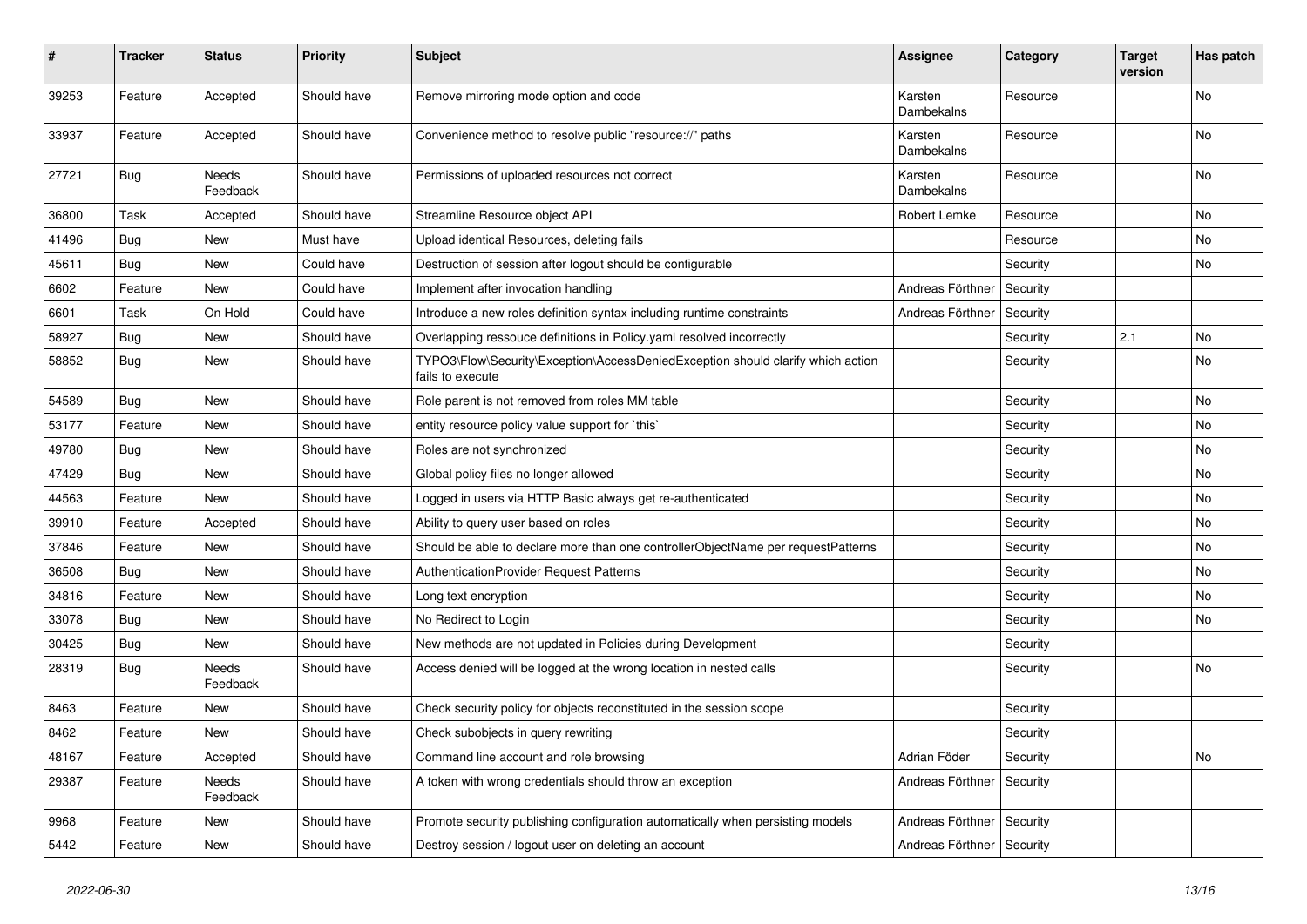| ∦     | <b>Tracker</b> | <b>Status</b>            | <b>Priority</b> | <b>Subject</b>                                                                                                               | <b>Assignee</b>              | Category | <b>Target</b><br>version | Has patch |
|-------|----------------|--------------------------|-----------------|------------------------------------------------------------------------------------------------------------------------------|------------------------------|----------|--------------------------|-----------|
| 3621  | Feature        | <b>New</b>               | Should have     | Implement dynamic firewall filter registration                                                                               | Andreas Förthner             | Security |                          |           |
| 3619  | Feature        | New                      | Should have     | Implement System Policy Support/System Security                                                                              | Andreas Förthner             | Security |                          |           |
| 54146 | <b>Bug</b>     | <b>New</b>               | Should have     | Different sorting of arguments in ACL Patterns doesnt work                                                                   | Christian Müller             | Security |                          | <b>No</b> |
| 46063 | Feature        | <b>New</b>               | Should have     | Implement username password provider with "remember me" persistent cookie                                                    | Christopher<br><b>Hlubek</b> | Security |                          | <b>No</b> |
| 28052 | Feature        | On Hold                  | Should have     | Possibility to enable or disable accounts                                                                                    | Julian Kleinhans             | Security |                          | <b>No</b> |
| 41029 | Bug            | Accepted                 | Should have     | Method security is also evaluating abstract classes                                                                          | Karsten<br>Dambekalns        | Security |                          | <b>No</b> |
| 47859 | Task           | Accepted                 | Should have     | Logging: Do not log all decisions in \TYPO3\Flow\Security\Aspect\LoggingAspect                                               | <b>Robert Lemke</b>          | Security |                          | No        |
| 57541 | <b>Bug</b>     | <b>Under Review</b>      | Must have       | Content Security: operands work intrinsically differently in Rewrite and Manual check                                        |                              | Security |                          | <b>No</b> |
| 49373 | <b>Bug</b>     | <b>New</b>               | Must have       | Methods policy with key "Controllers" is ignored                                                                             |                              | Security |                          | No        |
| 42606 | <b>Bug</b>     | <b>New</b>               | Must have       | Content Security with nested objects                                                                                         |                              | Security |                          | No        |
| 35720 | Bug            | New                      | Must have       | Access denied Exception for widget links to actions with a policy                                                            |                              | Security |                          | No        |
| 33055 | Bug            | <b>New</b>               | Must have       | AccessDeniedException instead of WebRedirect                                                                                 |                              | Security |                          | <b>No</b> |
| 32869 | <b>Bug</b>     | <b>New</b>               | Must have       | Security config tokenClass doesnt throw exception if not found the class                                                     |                              | Security |                          | No        |
| 32105 | Bug            | <b>New</b>               | Must have       | Ignore Validation ignored if ACL is set for this controller action                                                           |                              | Security |                          | No        |
| 27798 | <b>Bug</b>     | Accepted                 | Must have       | CSRF protection not working for forms in a plugin                                                                            |                              | Security | 2.0.1                    | <b>No</b> |
| 38065 | Feature        | <b>New</b>               | Must have       | Implement content security for DQL queries                                                                                   | Andreas Förthner             | Security |                          | No        |
| 6603  | Feature        | <b>New</b>               | Must have       | Provide a policy management API                                                                                              | Andreas Förthner             | Security |                          |           |
| 48898 | <b>Bug</b>     | New                      | Must have       | configuration for roles fails if one of Policy yaml files contain empty "roles array"                                        | Christian Müller             | Security | 2.0.1                    | <b>No</b> |
| 45253 | Task           | Accepted                 | Must have       | Throw exception in PointcutMethodNameFilter if given method's argument does not<br>match the actual method signature         | Christian Müller             | Security |                          | <b>No</b> |
| 50115 | Feature        | <b>Under Review</b>      | Must have       | During the policy loading, we need to take care if class exist                                                               | Dominique Feyer              | Security |                          | Yes.      |
| 44314 | Task           | Accepted                 | Must have       | slightly file permissions for /Configuration/* and /Data/Persistent/EncryptionKey                                            | Karsten<br>Dambekalns        | Security |                          | No        |
| 32425 | Bug            | Accepted                 | Must have       | IpAddressRange methods not completly implemented                                                                             | Karsten<br>Dambekalns        | Security |                          | Yes       |
| 42601 | <b>Bug</b>     | <b>Under Review</b>      | Must have       | Content Security: QOM rewriting is omitted if used in certain cases in an Action<br>Controller                               | Robert Lemke                 | Security | 2.0.1                    | <b>No</b> |
| 40418 | Feature        | <b>Needs</b><br>Feedback | Could have      | Add an option to flow3:cache:flush thats keeps user sessions active                                                          |                              | Session  |                          | <b>No</b> |
| 57374 | Bug            | <b>New</b>               | Should have     | Persisted entities saved in session are not resolved                                                                         |                              | Session  | 2.x                      | <b>No</b> |
| 46210 | Bug            | <b>Needs</b><br>Feedback | Should have     | securityContext->getParty() in the initializeObject() method of a session-Scope object<br>throws exception on second request |                              | Session  |                          | <b>No</b> |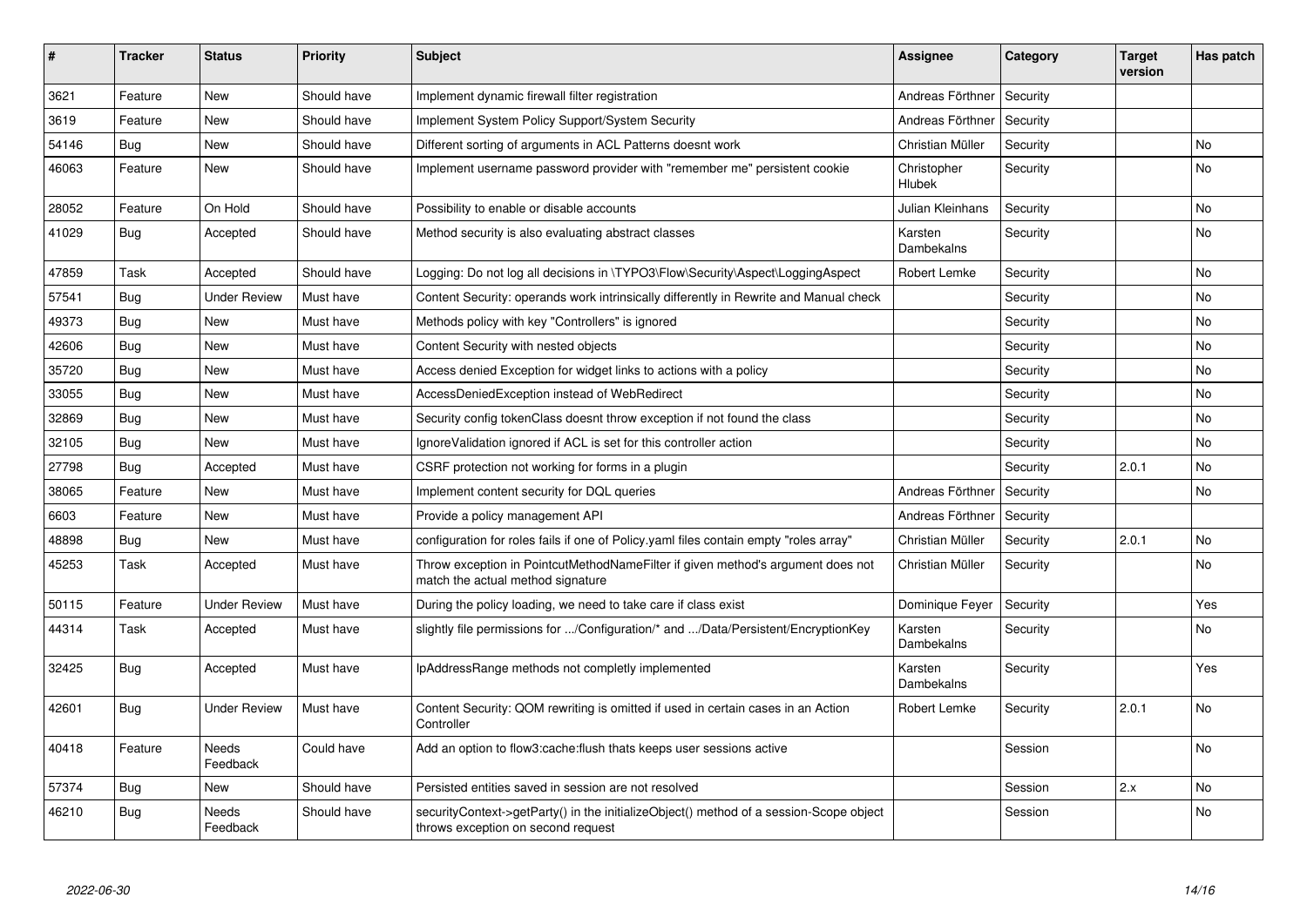| #     | <b>Tracker</b> | <b>Status</b>            | <b>Priority</b> | <b>Subject</b>                                                                                                          | <b>Assignee</b>       | Category   | <b>Target</b><br>version | Has patch |
|-------|----------------|--------------------------|-----------------|-------------------------------------------------------------------------------------------------------------------------|-----------------------|------------|--------------------------|-----------|
| 44203 | <b>Bug</b>     | <b>Needs</b><br>Feedback | Should have     | Session implementation is still racy                                                                                    | Robert Lemke          | Session    | 2.0.1                    | <b>No</b> |
| 55937 | Bug            | <b>New</b>               | Must have       | FlashMessage queue is lost                                                                                              |                       | Session    |                          | <b>No</b> |
| 37227 | <b>Bug</b>     | On Hold                  | Must have       | securityContext->getParty is not available in widget context                                                            |                       | Session    |                          | <b>No</b> |
| 29405 | Bug            | <b>New</b>               | Must have       | When storing a new entity inside the session, it will be fully serialized instead of just<br>the reference being stored |                       | Session    |                          |           |
| 46097 | <b>Bug</b>     | <b>New</b>               | Must have       | Logged in user gets session of an other logged in user                                                                  | Robert Lemke          | Session    |                          | <b>No</b> |
| 48409 | Feature        | <b>New</b>               | Could have      | Introduce new Annotation "Slot" for wiring signal and slots                                                             |                       | SignalSlot |                          | <b>No</b> |
| 52185 | Bug            | <b>New</b>               | Could have      | PositionalArraySorter should detect recursive dependencies                                                              |                       | Utility    |                          | <b>No</b> |
| 62740 | Bug            | <b>New</b>               | Should have     | Add check on literal in TypeHandlingUtility::isCollectionType                                                           |                       | Utility    |                          | <b>No</b> |
| 32985 | Feature        | <b>New</b>               | Should have     | Implement Processing Rules when merging numerically-indexed arrays                                                      |                       | Utility    |                          | No        |
| 39788 | Feature        | <b>New</b>               | Could have      | RFC: Repository based NotExistsValidator                                                                                |                       | Validation |                          | <b>No</b> |
| 3587  | Feature        | <b>New</b>               | Could have      | Enforce validation rules for value objects already in constructor                                                       |                       | Validation |                          |           |
| 57450 | Bug            | <b>New</b>               | Should have     | International E-Mail addresses (umlauts, etc.) are not validated correctly                                              |                       | Validation |                          | <b>No</b> |
| 50901 | Feature        | <b>New</b>               | Should have     | @IgnoreValidation also for class fields                                                                                 |                       | Validation |                          | <b>No</b> |
| 47456 | Feature        | <b>New</b>               | Should have     | ManyToOne and OneToOne Relations of Objects passed as Action Argument are<br>loaded automatically                       |                       | Validation |                          | <b>No</b> |
| 47191 | Feature        | <b>Under Review</b>      | Should have     | Make (property) Validators aware of parent class and the property they belong to                                        |                       | Validation |                          | <b>No</b> |
| 46011 | Task           | <b>New</b>               | Should have     | Validate annotation with missing type should throw useful error                                                         |                       | Validation |                          | <b>No</b> |
| 45409 | Feature        | <b>New</b>               | Should have     | Support validation of abstract nested properties                                                                        |                       | Validation |                          | No        |
| 37564 | Bug            | <b>New</b>               | Should have     | Validation of Parent Object containing properties of type ManyToOne and<br>ManyToMany to same Target                    |                       | Validation |                          | <b>No</b> |
| 37316 | Bug            | <b>New</b>               | Should have     | Use findBestMatchingLocale instead of getDefaultLocale?                                                                 |                       | Validation |                          | <b>No</b> |
| 35781 | Feature        | <b>New</b>               | Should have     | Model validation                                                                                                        |                       | Validation |                          | No        |
| 28399 | Feature        | Needs<br>Feedback        | Should have     | Validation message and code should be configurable for bundled validators                                               |                       | Validation |                          | No        |
| 6178  | Feature        | <b>New</b>               | Should have     | Implement FileType and FileSize validators                                                                              |                       | Validation |                          |           |
| 37302 | <b>Bug</b>     | Needs<br>Feedback        | Should have     | NumberValidator                                                                                                         | Carsten Bleicker      | Validation |                          | No        |
| 4146  | Feature        | Accepted                 | Should have     | Support typed parameters for validation                                                                                 | Karsten<br>Dambekalns | Validation |                          |           |
| 48093 | <b>Bug</b>     | <b>New</b>               | Must have       | AbstractCompositeValidators memory consumption continuously grow                                                        |                       | Validation | 2.0.1                    | Yes.      |
| 44738 | Feature        | <b>New</b>               | Must have       | Re-Validation of argument's custom validators                                                                           |                       | Validation |                          | <b>No</b> |
| 38980 | <b>Bug</b>     | <b>New</b>               | Must have       | ActionController: behavior of required arguments is not consistent                                                      |                       | Validation |                          | No        |